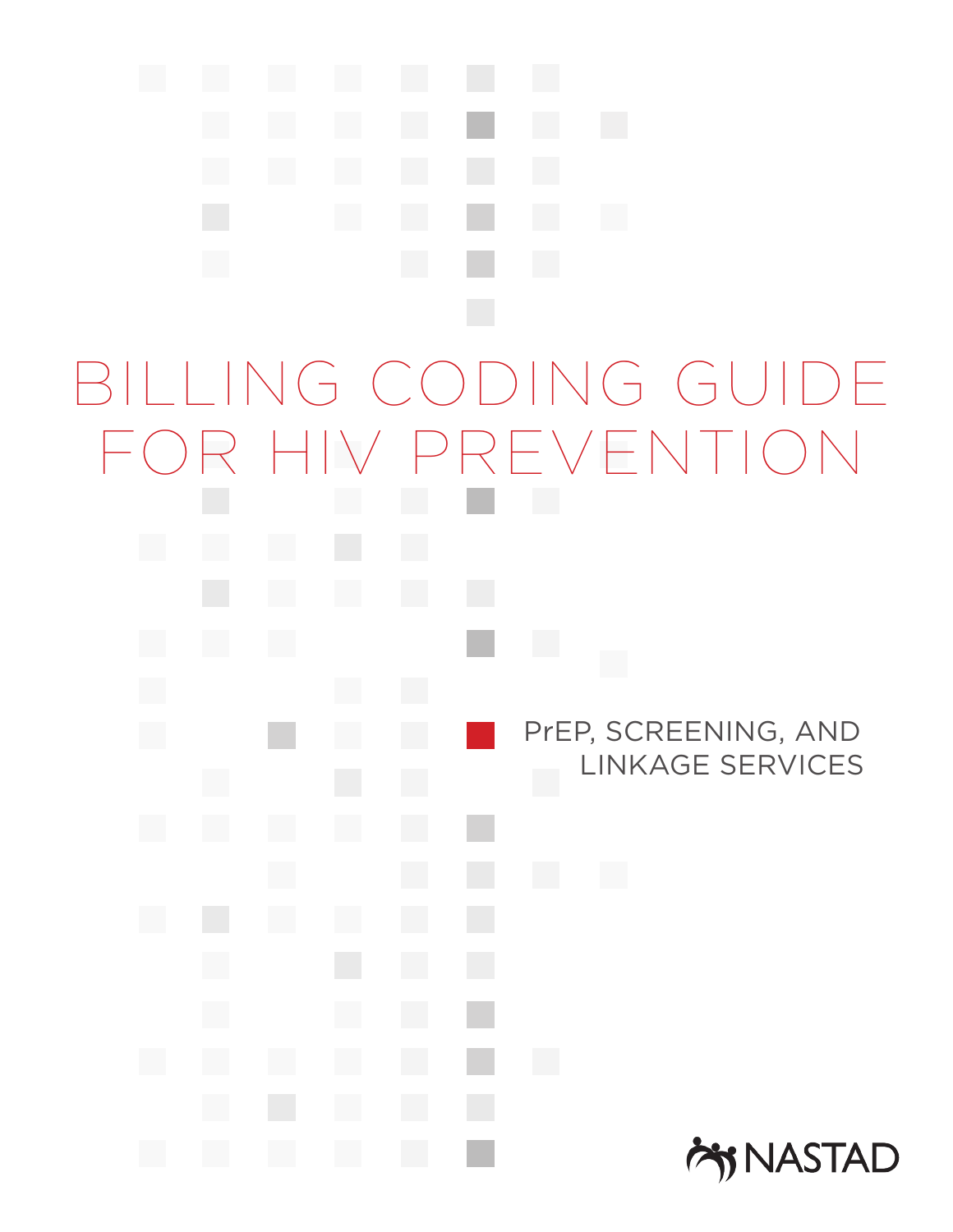NASTAD is a member of the **[CBA Provider Network](http://www.cbaproviders.org)** and has a long history of providing technical assistance and Capacity Building Assistance (CBA) to health departments to support HIV testing. This document is part of NASTAD's Sustainability and Innovation CBA resources. This and other resources are available for download at **<www.NASTAD.org>**.

**National Alliance of State & Territorial AIDS Directors (NASTAD)**

444 North Capitol Street NW, Suite 339 Washington, DC 20001 Phone: (202) 434.8090 NASTAD.org Nastang Nastang Nastang Nastang Nastang Nastang Nastang Nastang Nastang Nastang Nastang Nastang Nas

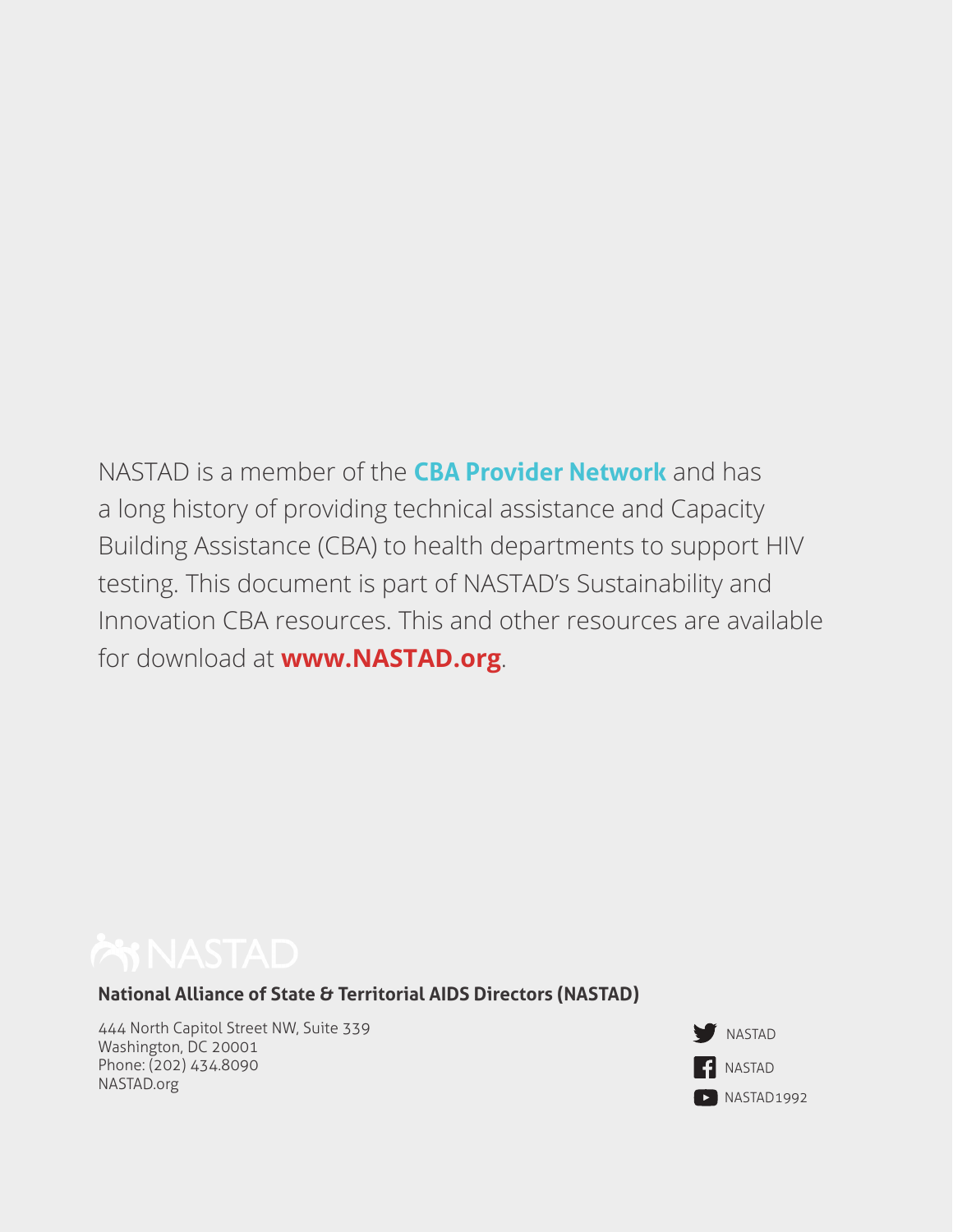Health departments and other medical providers are billing Medicaid, Medicare and private insurers for services related to HIV prevention. The counseling services needed for the treatment and discussion of lab tests are intensive. While some of the services are provided in traditional healthcare settings and can be billed to public and private insurance, some of these services are provided in non-traditional settings by non-licensed professionals making it a challenge to bill insurance for these services. This guide describes the procedure and diagnosis codes that are accepted by public and private insurance, along with specific requirements for some Current Procedural Terminology (CPT®) billing codes. It also describes some of the challenges in obtaining reimbursement for testing, counseling, linkage to care and adherence services.

This document was developed by the National Alliance of State & Territorial AIDS Directors (NASTAD). NASTAD collaborated with Betsy Nicoletti, a billing and coding expert and this document's primary author, and the HIV Medicine Association, on research and development of this guide. This publication was supported, in part, by cooperative agreement number U65PS004390, funded by the Centers for Disease Control and Prevention. Its contents are solely the responsibility of the authors and do not necessarily represent the official views of the Centers for Disease Control and Prevention and the Department of Health and Human Services.

#### Disclaimer

While all information in this document are believed to be correct at the time of this writing, no warranty, express or implied, is made as to its accuracy as information may change over time. This information is for reference only and is not intended to be used as a substitute for legal or other informed business advice and does not constitute the rendering of legal, financial or other professional advice.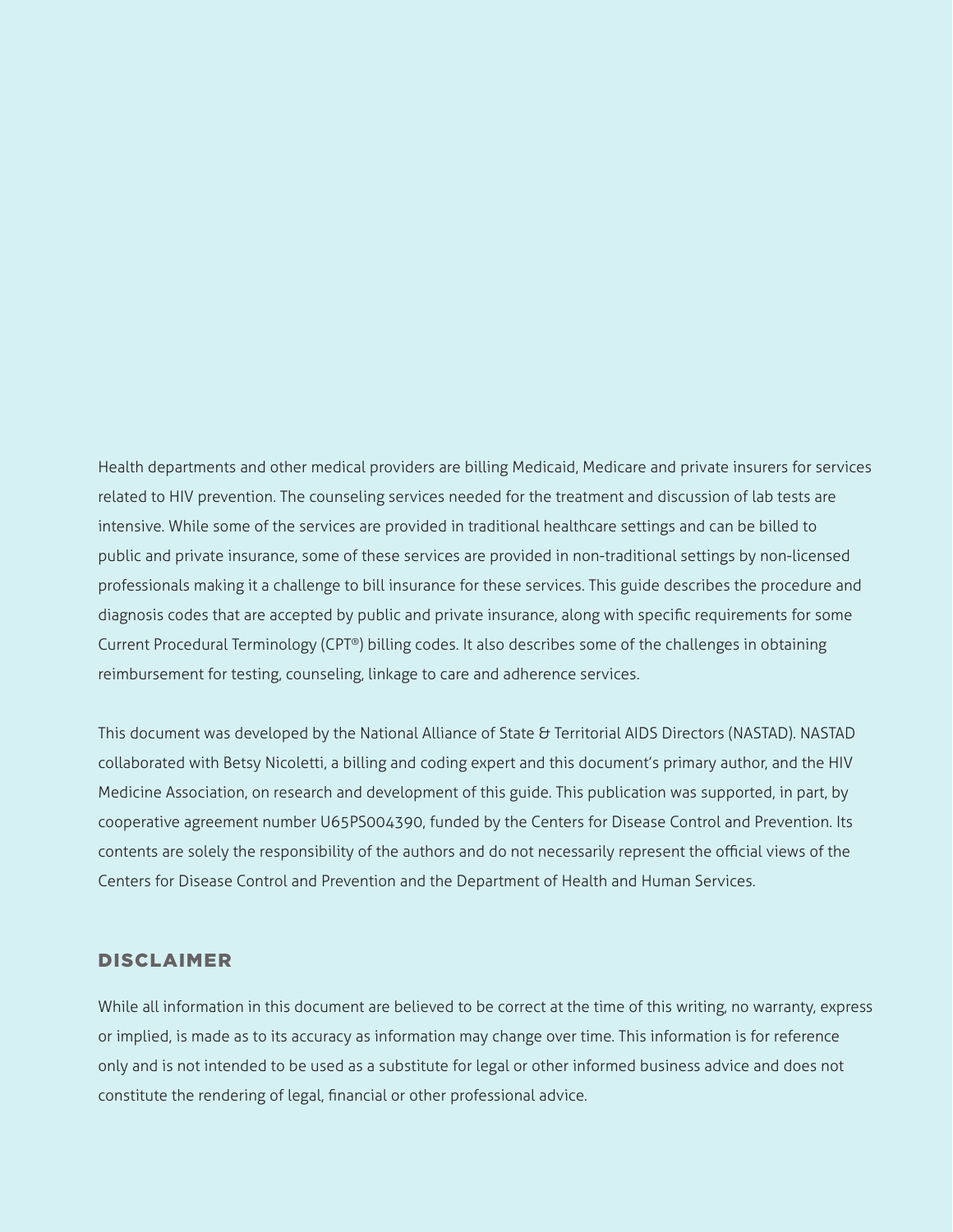### <span id="page-3-0"></span>Table of Contents **BEET BEET**

| <b>Introduction</b><br>1                                                                                                                                                      |
|-------------------------------------------------------------------------------------------------------------------------------------------------------------------------------|
| Coding overview and obstacles to payment<br>$\mathbf{1}$                                                                                                                      |
| The goal of this guide<br>$\sim$ 2                                                                                                                                            |
| PrEP initiation and follow up in medical offices and clinics<br>3                                                                                                             |
| Medical office visits for PrEP initiation<br>$\overline{4}$                                                                                                                   |
| Shared medical visits<br>$-5$                                                                                                                                                 |
| Preventive medicine CPT codes<br>6                                                                                                                                            |
| Labs for PrEP initiation<br>- 7                                                                                                                                               |
| Adherence, linkage and other counseling services<br>10                                                                                                                        |
| PrEP adherence counseling by a physician, advance practice registered nurse<br>(APRN), physician assistant (PA)<br>$\blacksquare$ 10                                          |
| High intensity behavioral counseling to prevent STIs<br>11                                                                                                                    |
| Chronic care management (CCM) services<br>12                                                                                                                                  |
| Screening and behavioral counseling in a primary care setting to reduce<br>alcohol misuse<br>14                                                                               |
| Care coordination, linkage and adherence services by community health<br>workers (CHWs) and other non-licensed/peer providers in non-traditional<br>healthcare settings<br>16 |
| Targeted case management<br>17                                                                                                                                                |
| Mental health assessment by non-physician<br>18                                                                                                                               |
| Lab tests for HIV and other STIs<br>19                                                                                                                                        |
| <b>HIV screening</b><br>19                                                                                                                                                    |
| HIV screening in a non-primary care setting<br>22                                                                                                                             |
| Screening for other STIs<br>23                                                                                                                                                |

#### **[Appendix](#page-28-0) 25**

[Common diagnosis codes](#page-28-0) **25** [Pregnancy related diagnosis codes](#page-29-0) **26** [CPT® codes](#page-30-0) **27** [United States Preventive Services Task Force \(USPSTF\) recommendations](#page-32-0) **29**

**[Glossary](#page-34-0) 31**

**[Acknowledgements](#page-35-0) 32**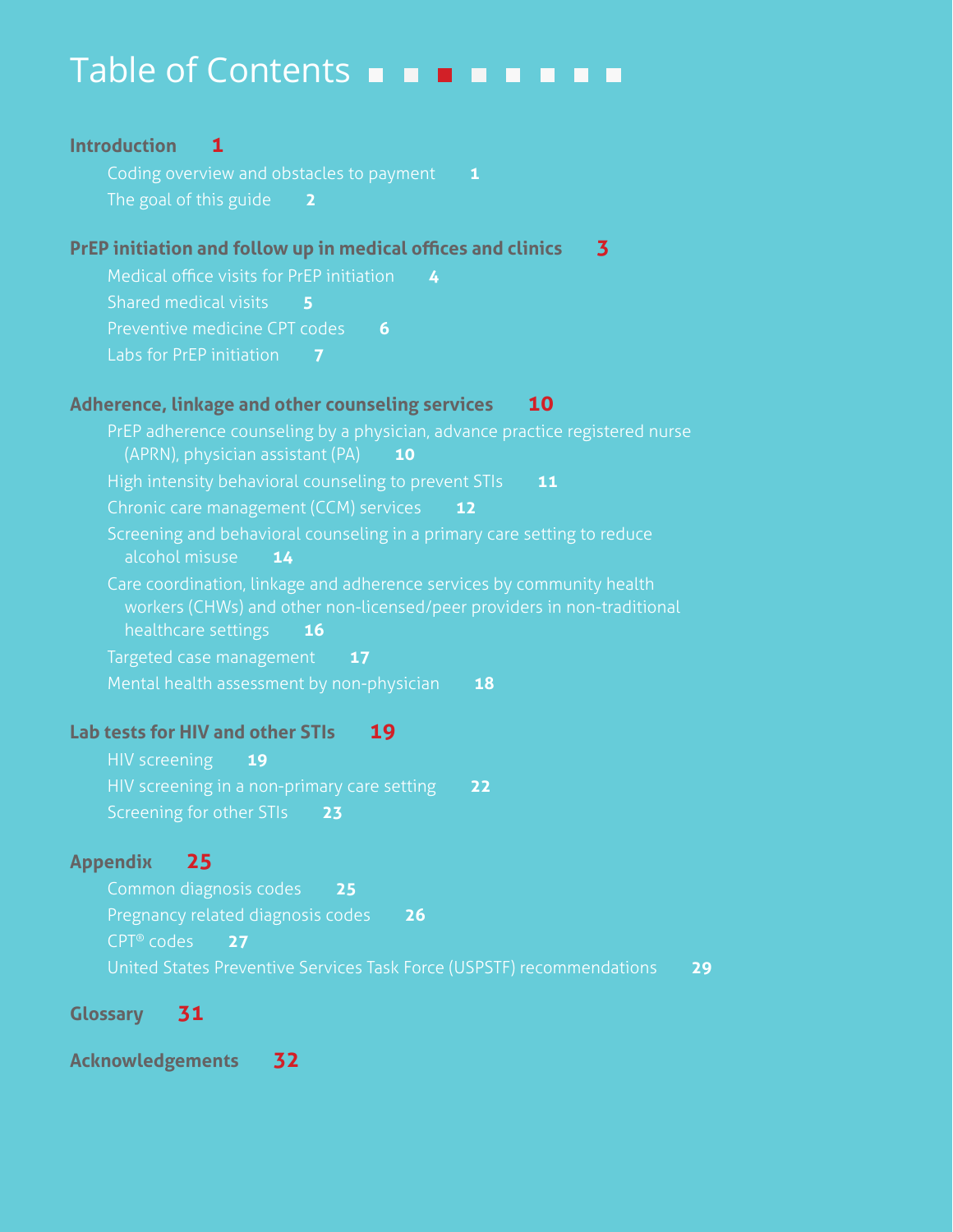### <span id="page-4-0"></span>Introduction

ealth department HIV prevention programs and the medical providers they support offer a range of vital prevention services—including HIV Pre-exposure prophylaxis (PrEP) access services, linkage to care H

services, adherence counseling and HIV testing. Some of these services are performed by physicians, APRNs or PAs or the staff working under the supervision of these medical professionals. As an alternative, some of these same services are provided by community health workers (CHWs) or other nonlicensed health professionals and peers.<sup>1</sup> Payment by insurance companies for these services can be problematic, depending upon whether the payer (e.g., Medicare, Medicaid or private insurance plans) recognizes the service, the credentials of the person proving the service, and the setting in which the service is provided. As a result of the Affordable Care Act (ACA), the percentage of uninsured patients has decreased (especially in states with Medicaid expansion). Medical practices and health departments are being encouraged to bill patients' insurance for reimbursement for these important services. This coding guide will describe procedure (CPT®) and diagnosis code (International Classification of Diseases, 10th revision, Clinical Modification, ICD-10) that health care professionals can use when submitting claims for reimbursement for these important services.

As a result of the ACA, the **percentage of uninsured patients has decreased**. Medical practices and health departments are being encouraged to bill patients' insurance for reimbursement for these important services.

#### Coding overview and obstacles to payment

Insurance companies pay for services that are described by a CPT® code and performed by a licensed practitioner or for work performed under the supervision of a licensed practitioner. Services are paid based on a fee associated with each CPT® code. In some instances, a set of services will be reimbursed at a ["bundled" rate](http://www.ama-assn.org/ama/pub/advocacy/state-advocacy-arc/state-advocacy-campaigns/private-payer-reform/state-based-payment-reform/evaluating-payment-options/bundled-payments.page) instead of based on fee-for-service. (A bundled payment covers multiple services, and may include services provided by two or more providers for a single episode of care.) The American Medical Association develops these CPT® codes to describe services performed by healthcare providers. Individual insurance companies and state Medicaid programs are free to develop a set of reimbursement and payment guidelines, and are not required to cover all services described by a CPT® code.



<sup>&</sup>lt;sup>1</sup> In 2013, the Centers for Medicare and Medicaid Services (CMS) [amended federal preventive services Medicaid regulations](https://www.medicaid.gov/Federal-Policy-Guidance/Downloads/CIB-11-27-2013-Prevention.pdf) to allow CHWs and other non-licensed providers to provide preventive services and have those services paid by state Medicaid programs when the services are *recommended* by a physician or other licensed provider. However, the state Medicaid program department must apply to CMS to be able to do this. CMS Center for Medicaid and CHIP Services Bulletin, Update on Preventive Services Initiatives, available at [https://www.medicaid.](https://www.medicaid.gov/Federal-Policy-Guidance/Downloads/CIB-11-27-2013-Prevention.pdf) [gov/Federal-Policy-Guidance/Downloads/CIB-11-27-2013-Prevention.pdf](https://www.medicaid.gov/Federal-Policy-Guidance/Downloads/CIB-11-27-2013-Prevention.pdf); CMS Presentation "Medicaid Preventive Services Regulatory Change" Division of Benefits and Coverage, Disabled and Elderly Health Programs Group, Center for Medicaid and CHIP Services, April 2014, available at [https://www.medicaid.gov/Medicaid-CHIP-Program-Information/By-Topics/Benefits/Downloads/Preventive-Webinar-](https://www.medicaid.gov/Medicaid-CHIP-Program-Information/By-Topics/Benefits/Downloads/Preventive-Webinar-Presentation-4-9-14.pdf)[Presentation-4-9-14.pdf](https://www.medicaid.gov/Medicaid-CHIP-Program-Information/By-Topics/Benefits/Downloads/Preventive-Webinar-Presentation-4-9-14.pdf).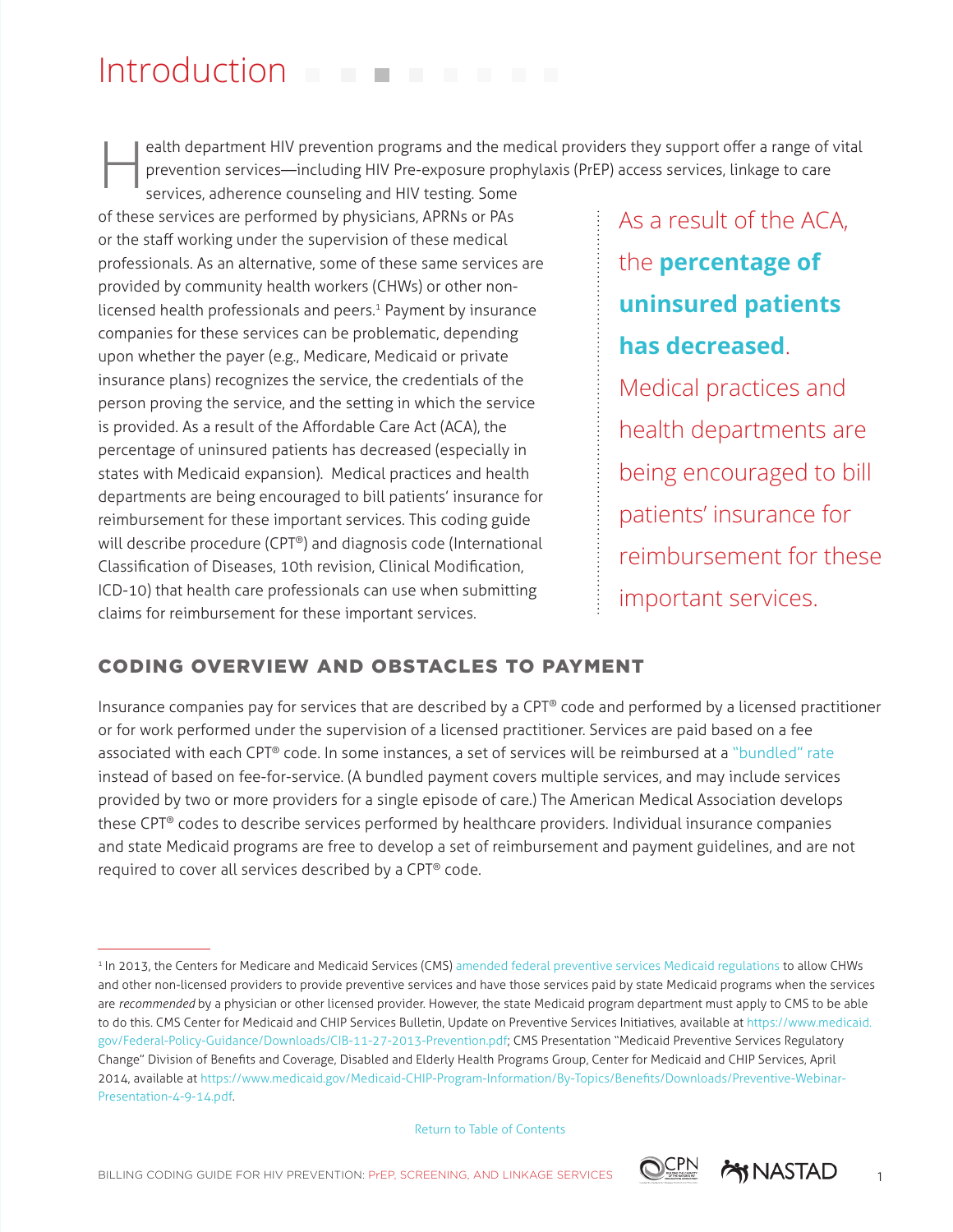<span id="page-5-0"></span>All services require a medically necessary International Statistical Classification of Diseases and Related Health Problems (ICD-10) diagnosis code in order to be reimbursed. A medical practice or health department could provide a service that is covered and described by a CPT® code, but not have the allowable (proper) diagnosis code that justifies reimbursement by the payer. In which case, the claim is rejected and the service will not be reimbursed.

In summary . . .

In summary, a group may only be paid by an insurance company or government payer for services, which are:

- Described by CPT<sup>®</sup> code,
- $\blacksquare$  Performed by a licensed provider (credentialed for the provision of services by the payor) or under the supervision of the credentialed licensed provider, and
- $\blacksquare$  Supported by an allowable ICD-10 diagnosis code.

#### The goal of this guide

The goal of this coding guide is to describe scenarios for PrEP initiation and follow-up, adherence, linkage and other counseling services, and for lab tests for HIV and other STIs. It will discuss CPT® codes and ICD-10 diagnosis codes that could be reported as part of filing a claim with the patient's insurance company or government payer. It will also include a discussion of who may provide this service either directly or under the supervision of a licensed medical professional. Unfortunately, there are many services provided by HIV and other public health program staff members that are either not described by a CPT® code, or not performed by a healthcare professional who is credentialed by an insurance company or for which there is not a covered ICD-10 diagnosis code. This limits the ability to seek reimbursement from the insurer for the service.



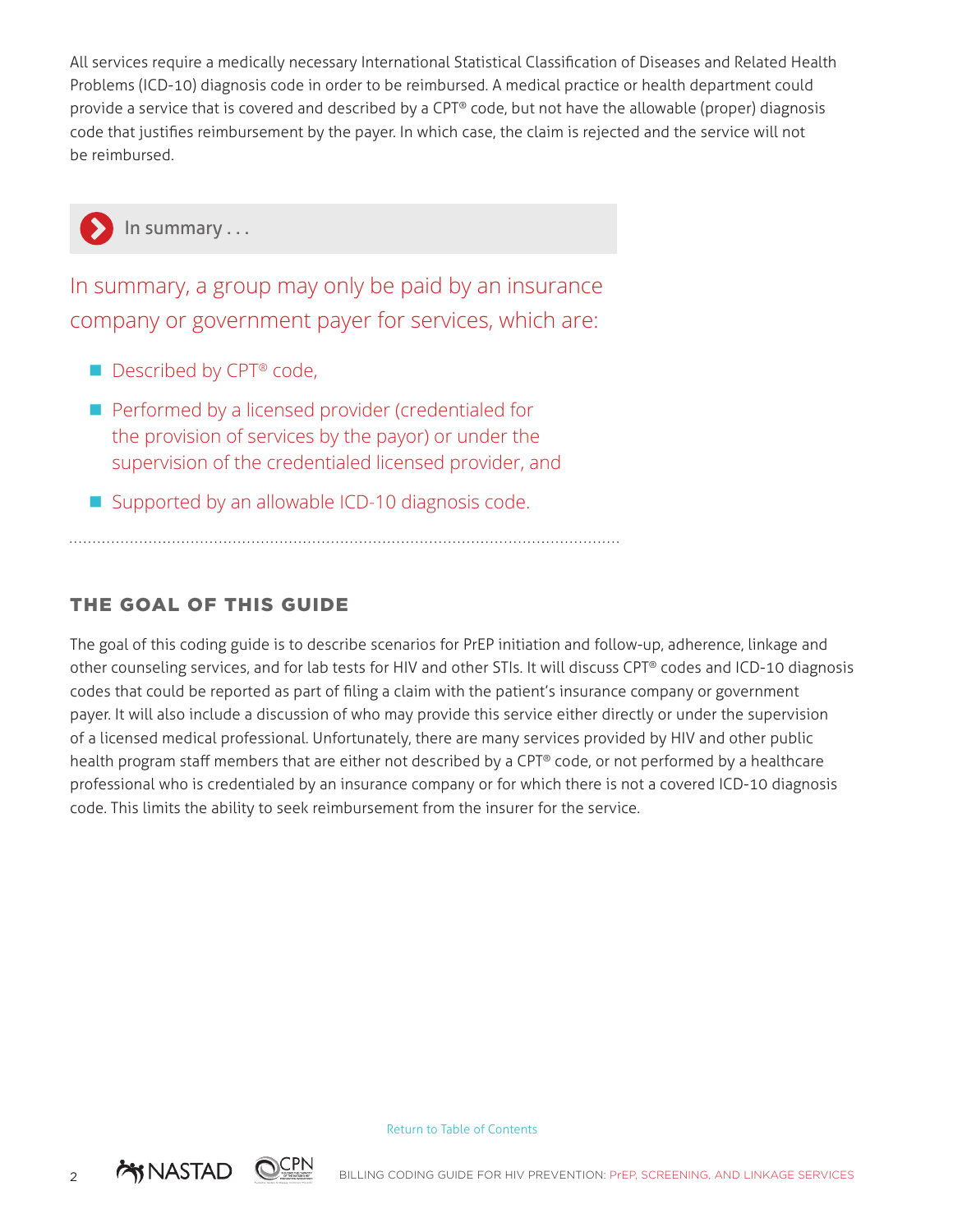## <span id="page-6-0"></span>PrEP initiation and follow up in medical offices and clinics

rior to receiving a prescription for PrEP, an individual needs counseling and lab testing. The Centers for Disease Control and Prevention (CDC) has published [Clinical Guidelines for PrEP](http://www.cdc.gov/hiv/pdf/prepguidelines2014.pdf). 2 Lab tests must be ordered by a physician, advanced practice nurse or physician assistant. If the counseling is done by one of these professionals, this counseling can be billed in one of three ways: P

- **1.** Office/outpatient facility submits a claim for a new or established encounter with a billable provider (physician, APRN or PA) and all other services using appropriate CPT codes linked to the allowable ICD-10 diagnostic codes;
- 2. Office/outpatient facility submits a claim for a shared medical appointment provided by a billable provider and all services provided; or
- **3.** Office/outpatient facility submits a claim for "Preventive health counseling" proved by a billable provider for patients who don't have an established diagnosed illness.



<sup>2</sup>CDC PrEP Clinical Guidelines, available at <http://www.cdc.gov/hiv/pdf/prepguidelines.pdf>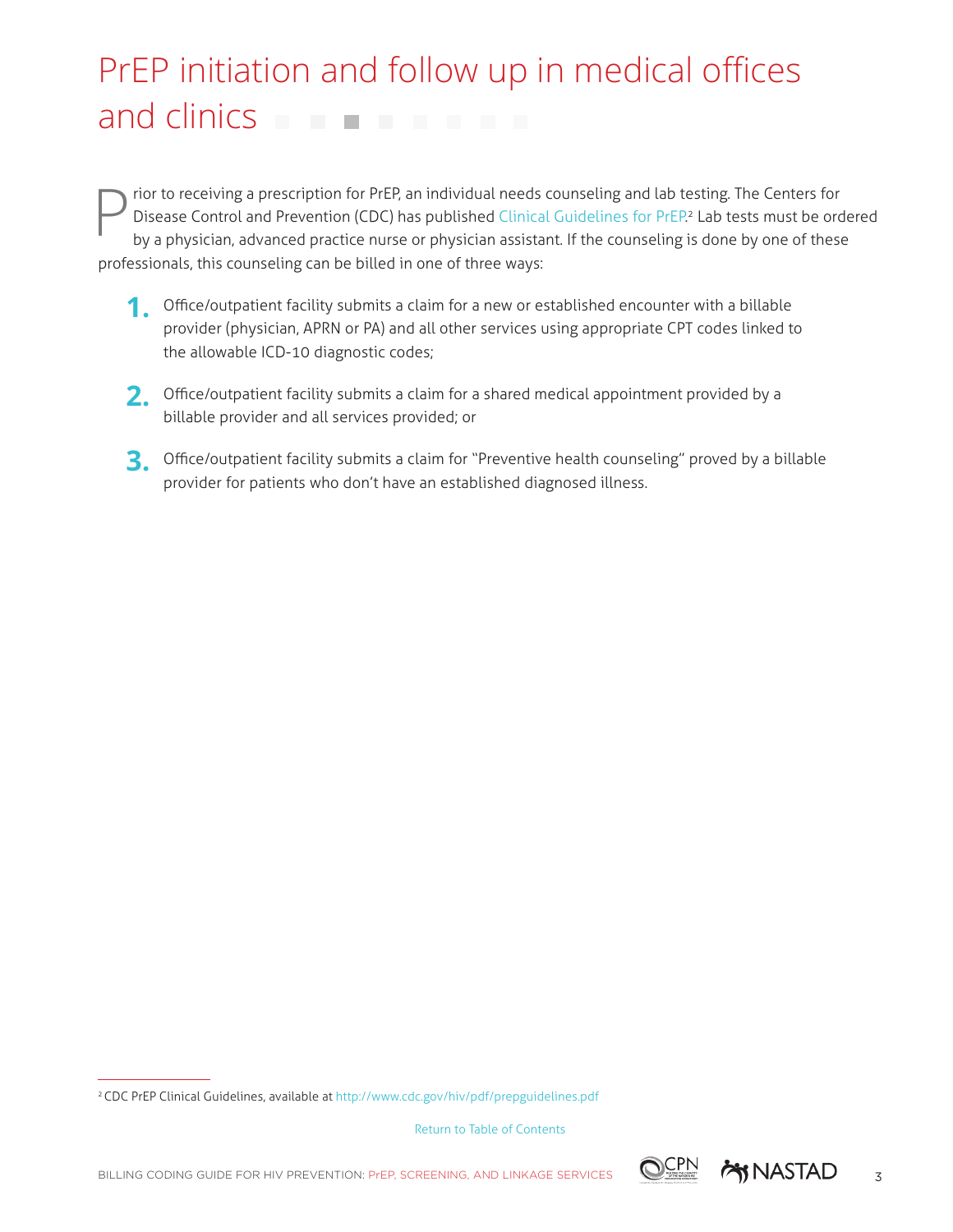#### <span id="page-7-0"></span>Medical office visits for PrEP initiation

 **Codes:** Evaluation and Management (E/M) services

99201–99205 for "new" patients 99211-99215 for "established" patients.

 **Who can perform:** Credentialed physicians, APRN, and PAs

 **Location:** Office, clinic or outpatient department

#### **Can a staff member perform the service under the supervision of a licensed provider?**

*Note: Insurance companies and state Medicaid programs develop their own rules about services performed by a staff member "incident" to a licensed clinician and supervised by the clinician. This guide addresses the Medicare rules and many state Medicaid programs and private insurance companies follow these rules.*

A staff member who is not a physician, APRN, or PA may only report the lowest level established patient visit, 99211. This code, 99211, is commonly known as a "nurse" visit. For Medicare, or payers that follow Medicare rules, this must meet "incident to" guidelines.

#### **How to use the E/M codes:**

- **n** Select the level of service based on the history, exam and medical decision making.
- If counseling dominates the visit, use time in minutes to select the code. Document the total faceto-face time of the service, the statement that more than 50% of the time was spent in discussion and the nature of the discussion (e.g., I spent 15 minutes in face-to-face with Mr. XXX discussing the risks, benefits, limitations, possible complications, dosing, importance of adherence, and required conditions for continued prescribing of PrEP. He voiced an understanding and wishes to proceed).



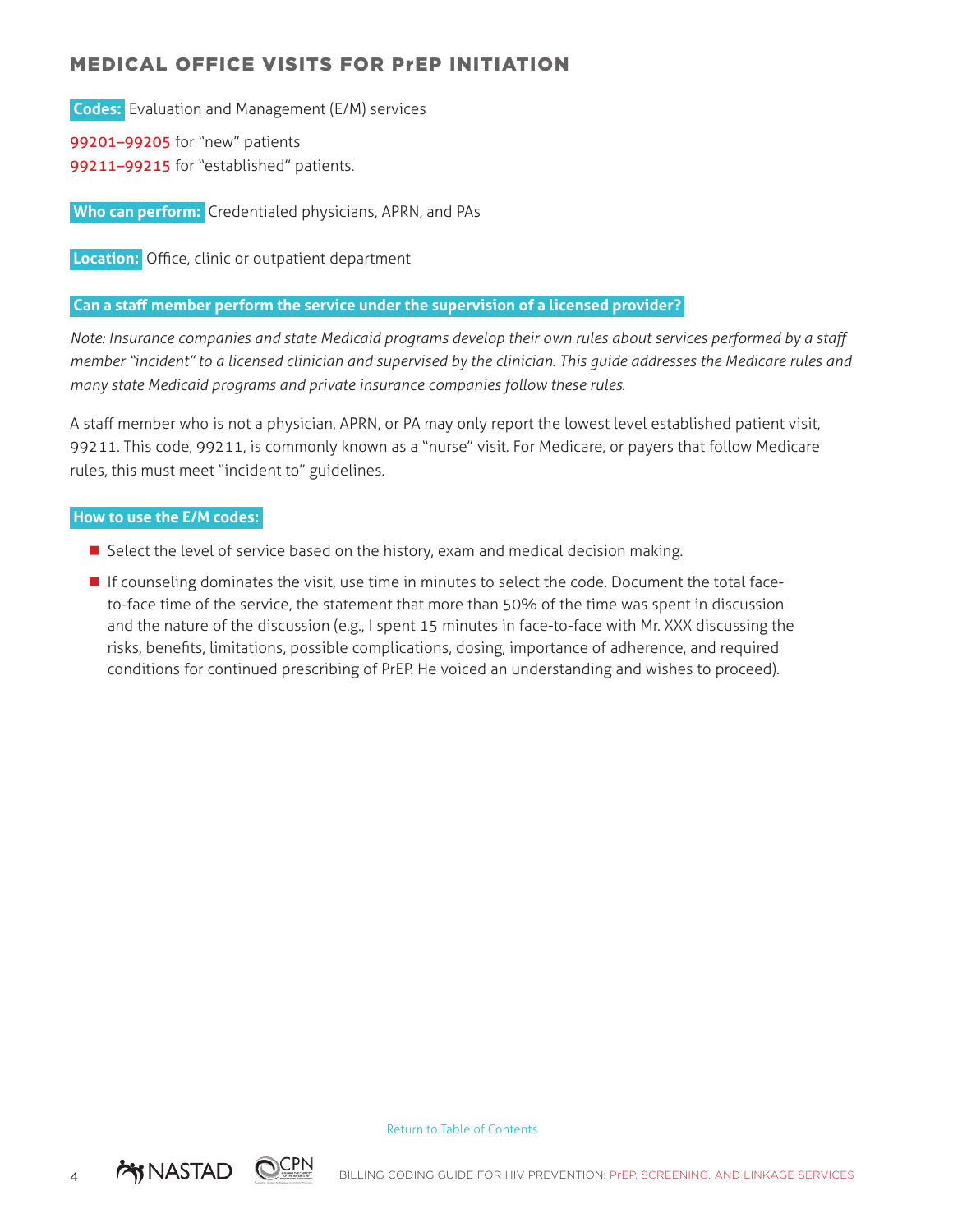#### <span id="page-8-0"></span>Shared medical visits

 **Codes:** Use CPT® codes 99201–99205 for "new" patients, 99211–99215 for "established" patients

 **Who can perform:** These codes (99201–99215) may only be reported by physicians, APRNs, and PAs.

 **Location:** Office, clinic or outpatient department

#### **Can a staff member perform the services under the supervision of a licensed provider?**

No. These E/M codes cannot be used for that purpose. A staff member could participate in the shared medical appointment with the licensed clinician, but the physician, APRN, or PA would need to document the services in the patient's record.

#### **How to use these codes for shared medical appointments:**

Some medical groups use the office/outpatient codes to report a shared medical visit.

- $\blacksquare$  Neither CMS nor CPT® has commented in their manuals on the use of office visit codes for this purpose.
- The American Association of Family Physicians (AAFP) has published a notification of a [communication with CMS,](http://www.aafp.org/practice-management/payment/coding/group-visits.html) allowing this.3
- **n** The billing physician, APRN, or PA may see the patient in the presence of other group members, but must document in each patient's chart.
- **n** Select the level of service based on the key components (history, exam and medical decision making) documented for each patient, not based on the time of the group.

NOTE: There is a code for group services, 99078. Physician or other qualified health care professional qualified by education, training, licensure/regulation (when applicable) educational services rendered to patients in a group setting (e.g., prenatal, obesity, or diabetic instructions). It has a status indicator of bundled, so it would not usually be paid. CMS assigns status indicators to CPT® codes. The most common are "active," "non-covered" and "bundled." An "active" code is paid by Medicare and most payers. A "non-covered" status indicator means that the service is not covered by the payer but may be billed to the patient. If a CPT® code has a status indicator of "bundled," it is not paid by the payer and typically cannot be billed to the patient.



<sup>3</sup>American Association of Family Physicians (AAFP), CMS Coding Notification, available at [http://www.aafp.org/practice-management/](http://www.aafp.org/practice-management/payment/coding/group-visits.html) [payment/coding/group-visits.html](http://www.aafp.org/practice-management/payment/coding/group-visits.html)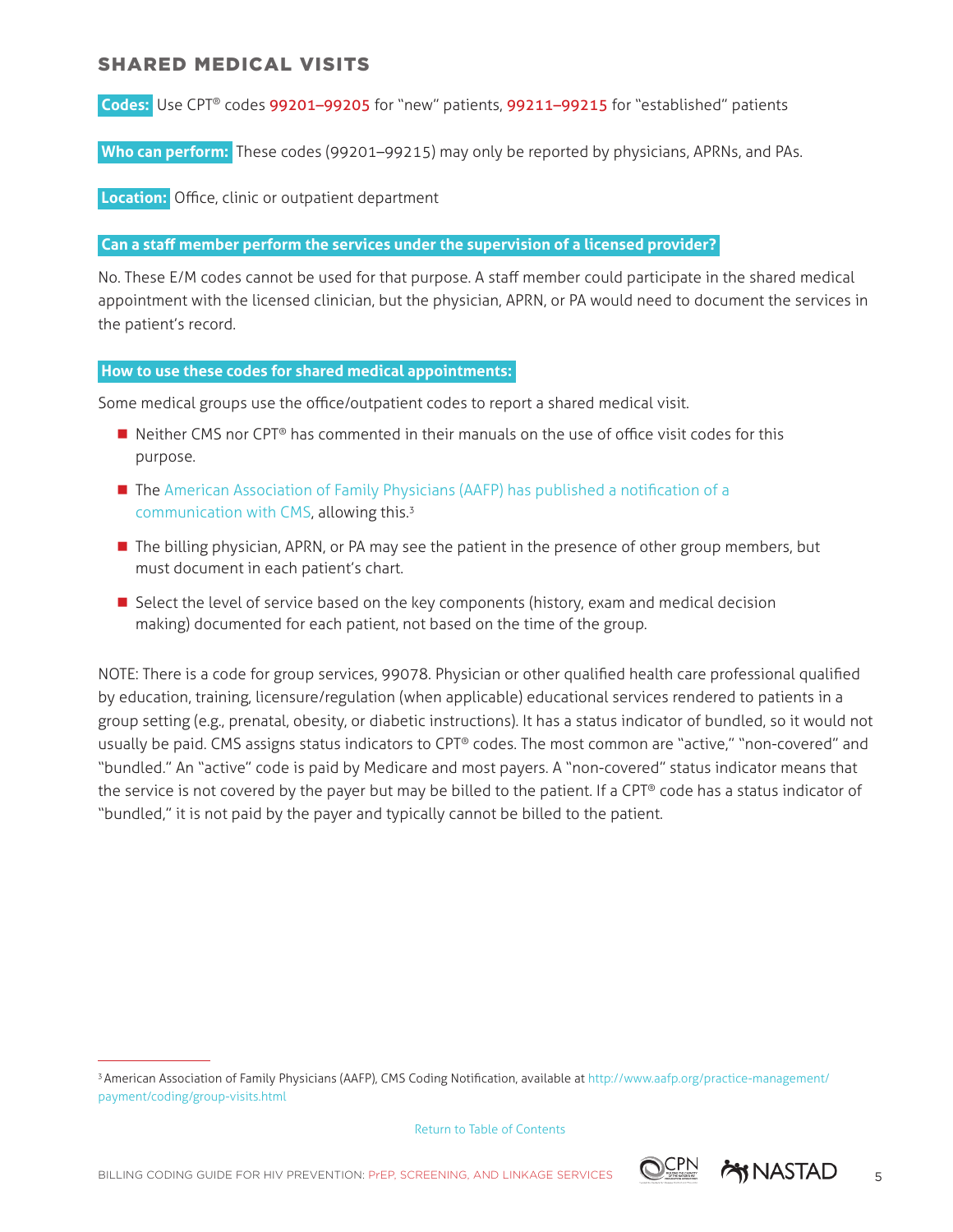#### <span id="page-9-0"></span>Preventive medicine CPT codes

Prior to receiving a prescription for PrEP, a medical professional has a discussion with the patient and orders lab testing. As mentioned above, these discussions may be reported by billable health care professionals using individual office visit codes or with a shared medical appointment. However, an alternative is to bill for the counseling with "preventive medicine" codes. CPT® has a series of preventive medicine codes for risk factor reduction. The preventive medicine codes are intended to be used in the absence of an established diagnosis.

#### **Codes:**

Preventive medicine counseling and/or risk factor reduction intervention(s) provided to an individual (separate procedure);

99401 approximately 15 minutes

- 99402 approximately 30 minutes
- 99403 approximately 45 minutes
- 99404 approximately 60 minutes

Preventive medicine counseling and/or risk factor reduction intervention(s) provided to individuals in a group setting (separate procedure);

99411 approximately 30 minutes 99412 approximately 60 minutes

 **Who can perform:** physicians, APRNs, or PAs

 **Location:** Office, clinic or outpatient department

#### **Can a staff member perform the service under the supervision of a licensed provider?**

It would be prudent to ask payers if these counseling services could be performed by a staff member under the supervision of a physician, APRN, or PA.

#### **How to use these codes:**

- **n** These time-based codes are used to document preventive counseling in patients without a diagnosis. Counseling for PrEP adherence in patients without HIV fits into this description.
- According to the CPT® book, "Risk factor reduction services are used for persons without a specific illness for which the counseling might otherwise be used as part of treatment."4
- The codes in the 99401–99404 series are for individual counseling and codes 99411 and 99412 are for group counseling.
- **n** Document the time of the face-to-face counseling in the medical record, and describe the counseling.
- **n** These codes have a status indicator of "non-covered" for Medicare, but some private payers recognize and will reimburse for them.





<sup>42016</sup> Current Procedural Terminology, American Medical Association.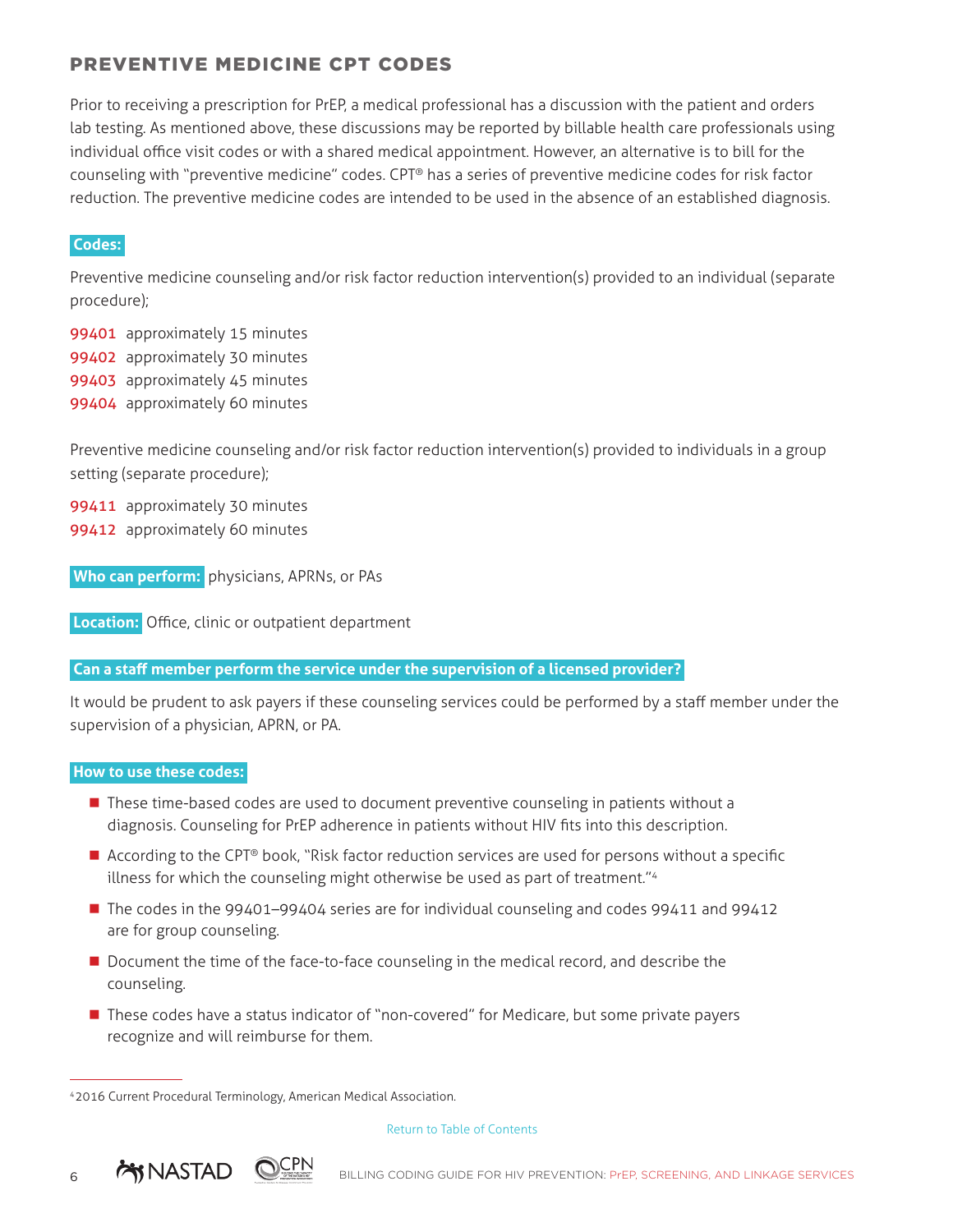<span id="page-10-0"></span>A [list of relevant diagnosis codes](#page-28-0) is at the end of this guide. For the purposes of PrEP counseling, many groups use **ICD-10 Z20.2** "Contact with and (suspected) exposure to infections with a predominantly sexual mode of transmission." Two other commonly used codes are:

- **Z11.4** "Encounter for screening for human immunodeficiency virus [HIV])" and
- Z11.3 "Encounter for screening for infections with a predominantly sexual mode of transmission."

#### Labs for PrEP initiation

The lab tests described below are ordered by a billable healthcare professional prior to PrEP initiation. They may also be ordered in other situations for HIV and STI screening.

Prior to starting PrEP, the billable healthcare professional orders screening laboratory tests. These include HIV serology, and screening for sexually transmitted infections. The medical provider may also order a metabolic panel and/or pregnancy test.

After starting PrEP medication, the medical provider will order surveillance lab tests every three-months. Although screening for HIV has an "A" rating from the USPSTF and is covered without a "patient due balance," insurers may not treat the tests provided every three months in the same way. The more frequently obtained HIV tests may be considered diagnostic, rather than screening, once treatment is initiated. As a result, patients may have a co-pay and/or deductible for these lab tests.

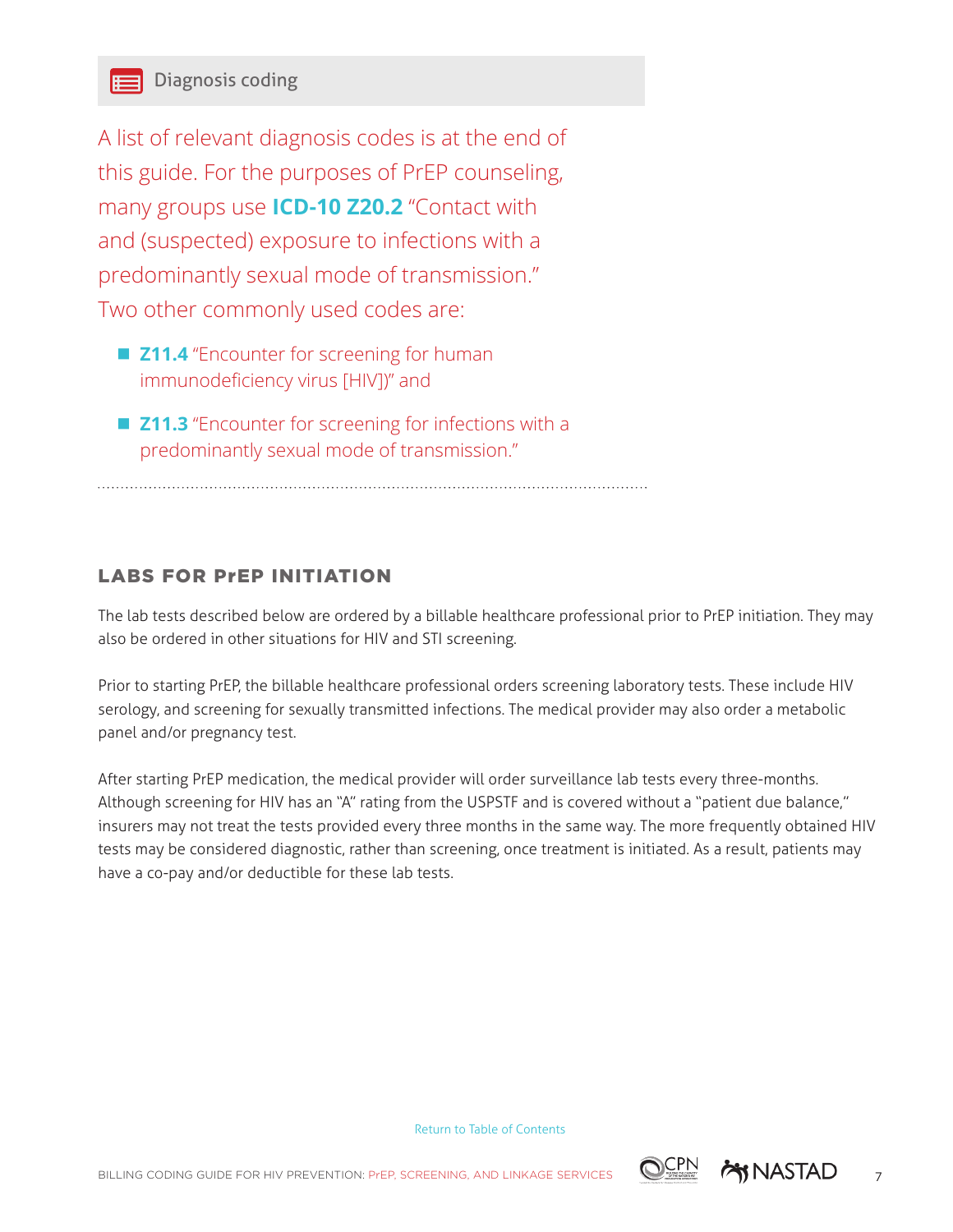| <b>Code</b> | <b>Description</b>                                                                                                                                                                                                                                                         |  |
|-------------|----------------------------------------------------------------------------------------------------------------------------------------------------------------------------------------------------------------------------------------------------------------------------|--|
| 86689       | HTLV or HIV antibody, confirmatory test (eg, Western Blot)                                                                                                                                                                                                                 |  |
|             | Antibody                                                                                                                                                                                                                                                                   |  |
| 86701       | $HIV-1$                                                                                                                                                                                                                                                                    |  |
| 86702       | $HIV-2$                                                                                                                                                                                                                                                                    |  |
| 86703       | HIV-1 and HIV-2, single result                                                                                                                                                                                                                                             |  |
|             | (For HIV-1 antigen(s) with HIV-1 and HIV-2 antibodies, single result, use 87389)                                                                                                                                                                                           |  |
|             | (When HIV immunoassay [HIV testing 86701-86703 or 87389] is performed using a kit or transportable<br>instrument that wholly or in part consists of a single use, disposable analytical chamber, the service may be<br>identified by adding modifier 92 to the usual code) |  |
|             | Infectious agent detection by nucleic acid (DNA or RNA)                                                                                                                                                                                                                    |  |
| 87534       | HIV-1, direct probe technique                                                                                                                                                                                                                                              |  |
| 87535       | HIV-1, amplified probe technique, includes reverse transcription when performed                                                                                                                                                                                            |  |
| 87536       | HIV-1, quantification, includes reverse transcription when performed                                                                                                                                                                                                       |  |
| 87357       | HIV-2, direct probe technique                                                                                                                                                                                                                                              |  |
| 87538       | HIV-2, amplified probe technique, includes reverse transcription when performed                                                                                                                                                                                            |  |
| 87539       | HIV-2, quantification, includes reverse transcription when performed                                                                                                                                                                                                       |  |
|             | Infectious agent antigen detection by immunoassay technique, (eg, enzyme immunoassay [EIA],<br>enzyme- linked immunosorbent assay [ELISA], immunochemiluminometric assay [IMCA]) qualitative or<br>semiquantitative, multiple-step method                                  |  |
| 87389       | HIV-1 antigen(s), with HIV-1 and HIV-2 antibodies, single result                                                                                                                                                                                                           |  |
| 87390       | $HIV-1$                                                                                                                                                                                                                                                                    |  |
| 87391       | $HIV-2$                                                                                                                                                                                                                                                                    |  |
|             | For Medicare patients                                                                                                                                                                                                                                                      |  |
| G0432       | Infectious agent antibody detection by enzyme immunoassay (EIA) technique, HIV-1 and/or HIV-2,<br>screening                                                                                                                                                                |  |
| G0433       | Infectious agent antibody detection by enzyme-linked immunosorbent asssay (ELISA) technique, HIV-1 and/<br>or HIV-2, screening                                                                                                                                             |  |
| G0435       | Infectious agent antibody detection by rapid antibody test, HIV-1 and/or HIV-2, screening                                                                                                                                                                                  |  |

Please see the discussion of modifiers [after the HIV testing section of this guide.](#page-23-0)

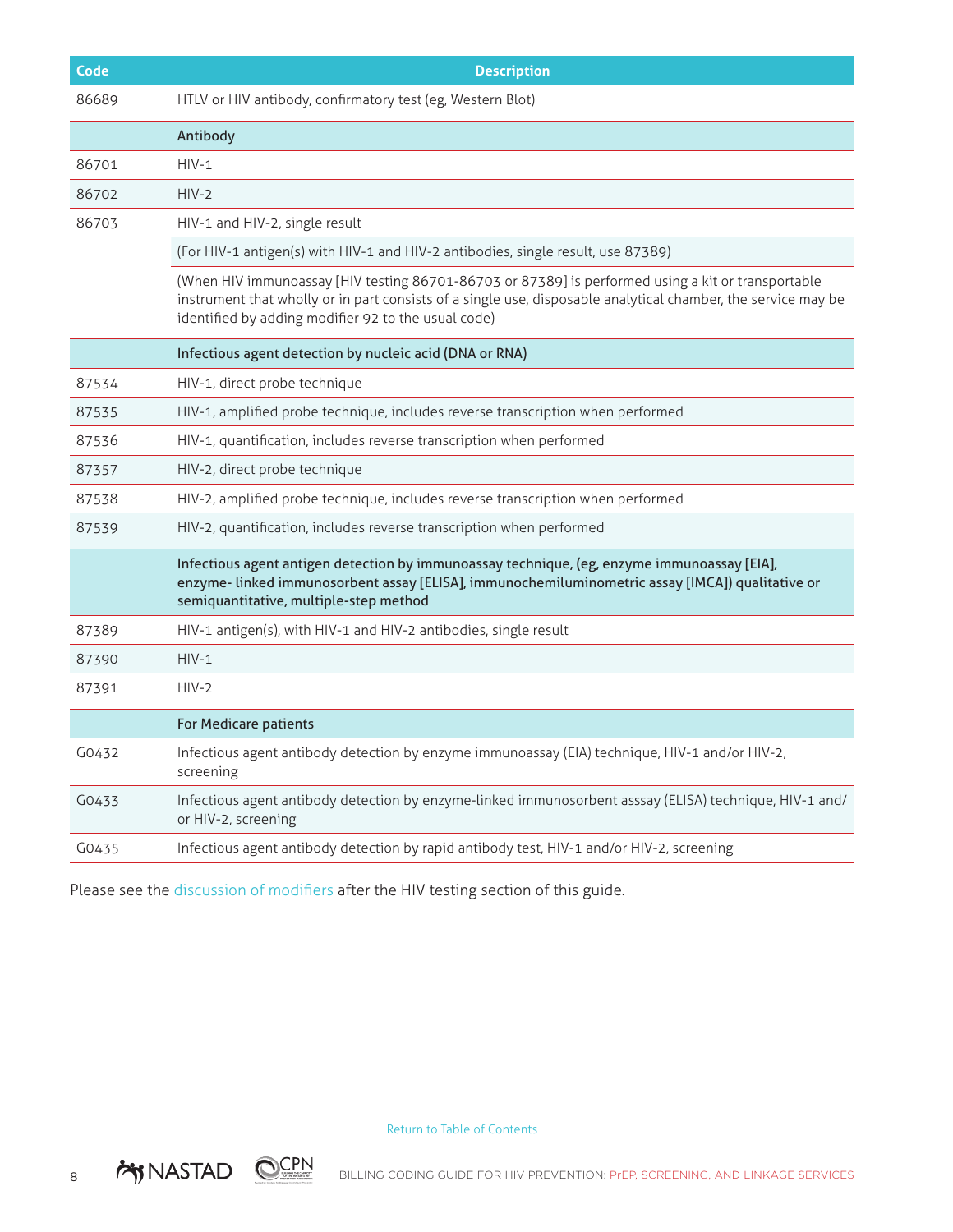| <b>ICD-10 Code</b> | <b>Description</b>                                                                                      | <b>Use for</b>                                                                    |
|--------------------|---------------------------------------------------------------------------------------------------------|-----------------------------------------------------------------------------------|
| Z01.812            | Encounter for preprocedural laboratory examination                                                      | Use for blood or urine tests prior to<br>treatment.                               |
| Z11.3              | Encounter for screening for infections with a predominantly<br>sexual mode of transmission              | STI screening                                                                     |
| Z11.4              | Encounter for screening for human immunodeficiency<br>virus [HIV]                                       | HIV screening                                                                     |
| Z20.2              | Contact with and (suspected) exposure to infections with a<br>predominantly sexual mode of transmission | HIV, STI screening                                                                |
| Z <sub>20.6</sub>  | Contact with and (suspected) exposure to human<br>immunodeficiency virus [HIV]                          | HIV screening                                                                     |
| Z51.81             | Encounter for therapeutic drug level monitoring                                                         | PrEP monitoring                                                                   |
| Z72.51             | High risk heterosexual behavior                                                                         | HIV, STI screening                                                                |
| Z72.52             | High risk homosexual behavior                                                                           | HIV, STI screening                                                                |
| Z72.53             | High risk bisexual behavior                                                                             | HIV, STI screening                                                                |
| Z72.89             | Other problems related to lifestyle                                                                     | Use for drug seeking behavior or<br>unhealthy drinking behavior                   |
| Z79.899            | Other long term (current) drug therapy                                                                  | PrEP monitoring                                                                   |
| Z86.59             | Personal history of other mental and behavioral disorders                                               | History of drug use. For opioid<br>dependence in remission, use code<br>from F11. |
| Z87.898            | Personal history of other specified conditions                                                          | Use for a history of drug use,<br>non-dependent, in remission.                    |
|                    | Opioid abuse-no specific code for IV use                                                                |                                                                                   |
| F11.20             | Opioid dependence, uncomplicated                                                                        |                                                                                   |
| F11.21             | Opioid dependence in remission                                                                          |                                                                                   |
| F11.10             | Opioid abuse, uncomplicated                                                                             |                                                                                   |
| F11.90             | Opioid use, uncomplicated                                                                               |                                                                                   |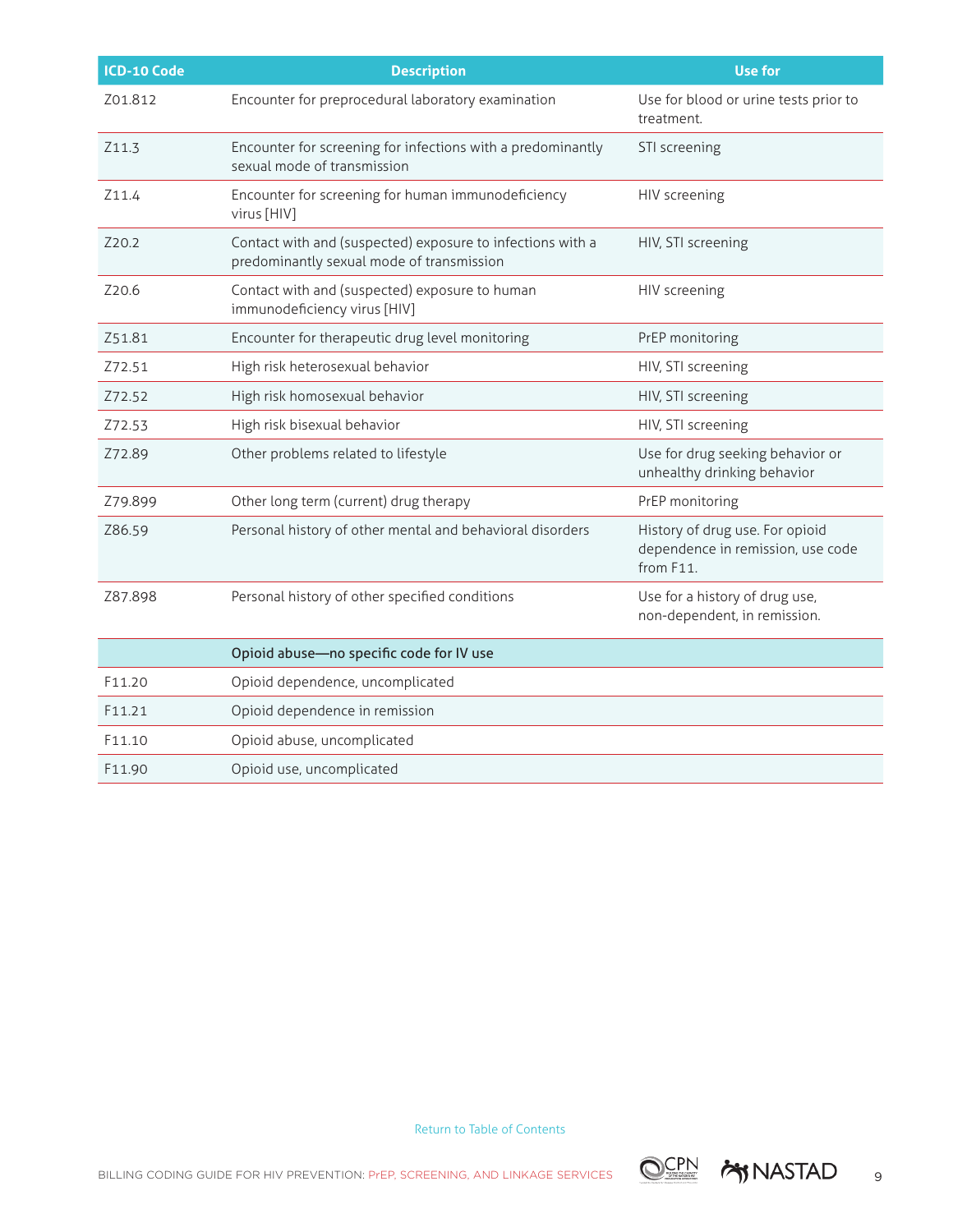#### <span id="page-13-0"></span>PrEP adherence counseling by a physician, advance practice registered Nurse (aprn), physician assistant (PA)

Adherence counseling performed in a physician office may be billed with the same codes as listed in PrEP initiation, at the start of this guide, new and established patient E/M services (99201–99215) and preventive medicine counseling (99401–99412). With appropriate documentation, a physician, APRN, or PA could provide time-based counseling for a patient using office visit codes or preventive medicine counseling codes. See the section on PrEP initiation for a discussion of these services.

In addition, there is a code for high intensity behavioral counseling to prevent STIs, which can be billed in primary care settings, G0445. There are restrictions on G0445, described below.



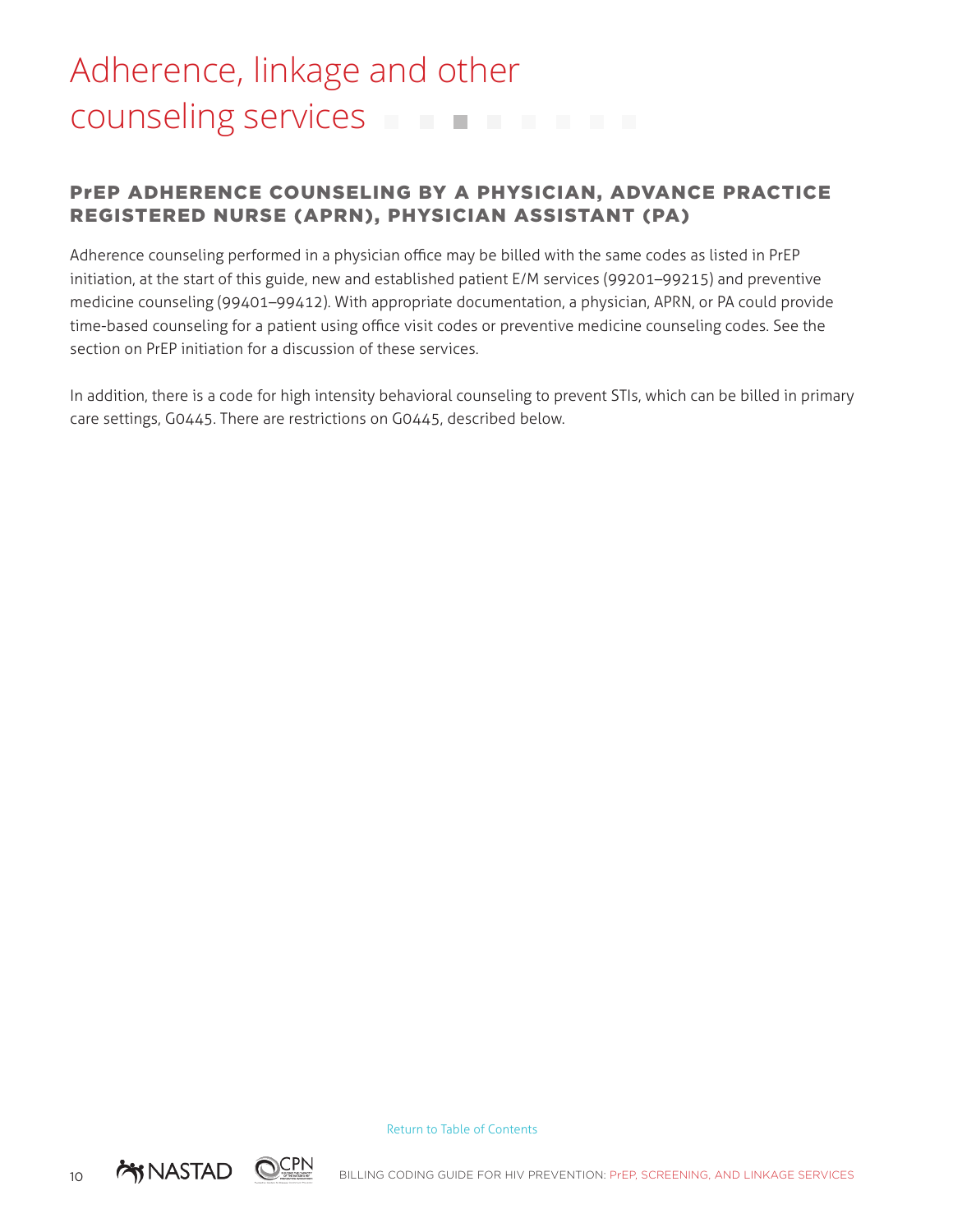#### <span id="page-14-0"></span>High intensity behavioral counseling to prevent STIs

 **Code:** G0445: Semiannual high intensity behavioral counseling to prevent STIs, individual, face-to- face, includes education skills training & guidance on how to change sexual behavior, 20-30 minutes

 **Who can perform:** The patient must be referred by a primary care provider to be eligible to receive this service, according to Medicare. Physicians, APRNs, and PAs may provide the service.

**Location:** A primary care setting.

#### **Can a staff member perform the service under the supervision of a licensed provider?**

It would be prudent to ask payers if these counseling services could be performed by a staff member under the supervision of a physician, APRN, or PA.

#### **How to use this code:**

- Use this code for individual face-to-face counseling, which includes education skills training and guidance on how to change sexual behavior.
- **n** The service can be provided to individuals with multiple sex partners, those who are using barrier protection inconsistently, those were having sex under the influence of alcohol or drugs, those were having sex in exchange for money or drugs, age (24 years or younger and sexually active for women with chlamydia and gonorrhea), those who have had an STI within the past year, IV drug use (hepatitis B only), and for men those are having sex with men and engaged in high-risk sexual behavior.
- **n** The patient must be referred for this service by a primary care provider and the service must be provided by a Medicare-eligible primary care provider in a primary care setting. For the purpose of this service, Medicare defines a primary care physician as someone who is a general practitioner, family practitioner, general internist, or an obstetrician or gynecologist, or a geriatric medicine physician or pediatric medicine physician or a clinical nurse specialist, a nurse practitioner, or physician assistant.
- A primary care setting is describe as one in which the provision of integrated accessible health care services by clinicians who are accountable for addressing a large majority of personal healthcare needs, developing a sustained partnership with patients, and practicing in the context of family and community.<sup>5</sup>
- **n** This would seem to require that the patient was referred by one of the primary care specialty physicians listed above, it could be provided in a health department or infectious disease practice the provided majority of the patient's care.
- These codes could be used for HIV negative or positive individuals.



<sup>5</sup> Department of Health and Human Services, CMS, MLN Matters MM7610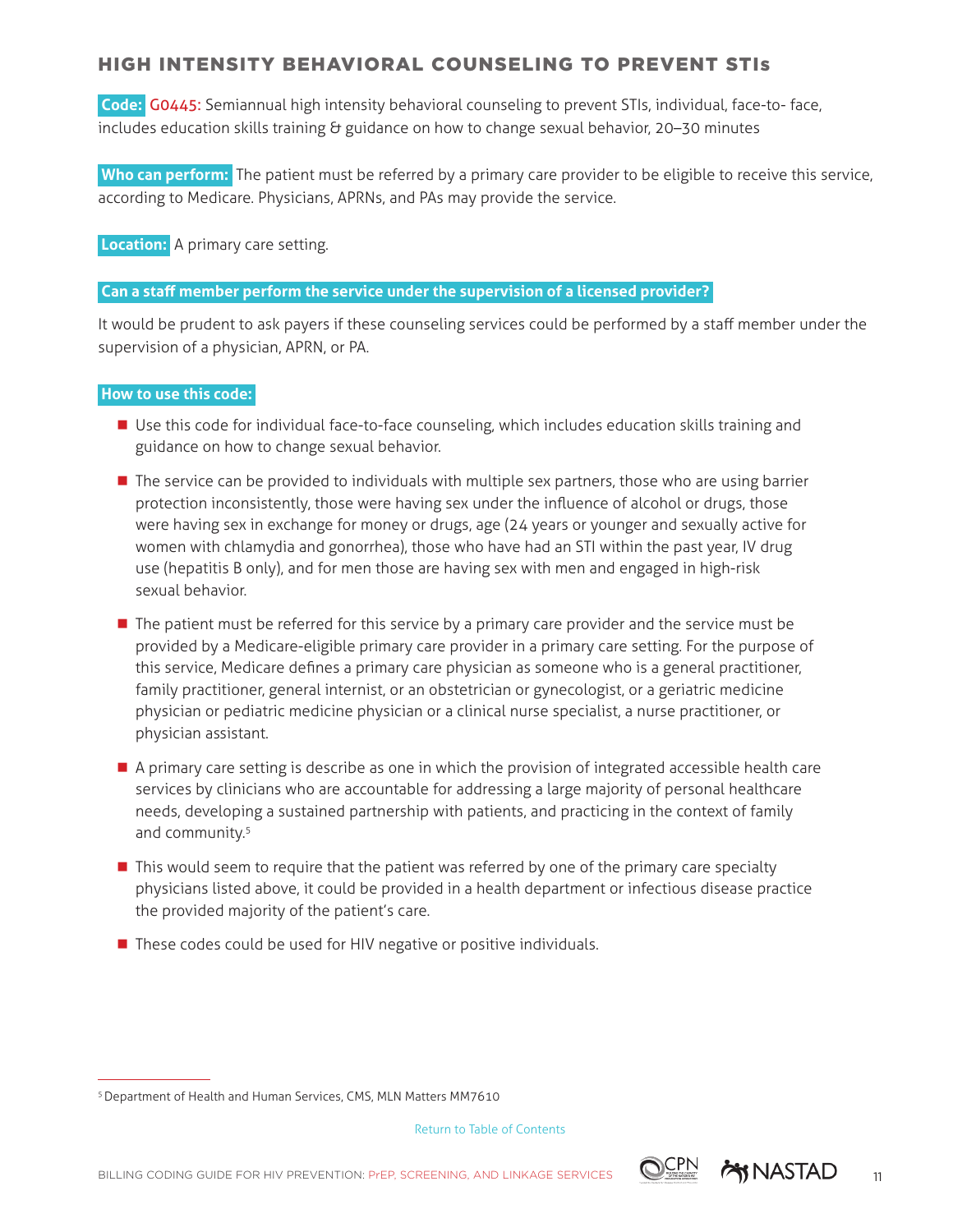#### <span id="page-15-0"></span>Chronic care management (CCM) services

As of this writing, one year after CMS allowed payment for chronic care management codes, provider billing for these services remains very limited. CMS allows for a physician, APRN, or PA to bill for services provided by staff members in coordinating care and providing non-face-to-face services to patients. However, the restrictions and difficulties of providing chronic care management are such that very few practices are attempting to do it. It is described below for the sake of completeness in this guide, but will probably be used infrequently.

 **Code:** 99490: chronic care management services, at least 20 minutes of clinical staff time directed by a physician or other qualified healthcare professional, per calendar month, with the following elements:

- Multiple (two or more) chronic conditions expected to last at least 12 months, or until the death of the patient,
- Chronic conditions placed the patient at significant risk of death, acute exacerbation/ decompensation, or functional decline,
- Comprehensive care plan established, implemented, revised, or monitored.

The problems must be of the type of conditions that pose a risk to the patient's health and well-being.

#### **Who can perform:**

Clinical staff under the supervision of a physician, APRN, or PA

 **Location:** Office, clinic or outpatient department

#### **How to use these codes:**

- **n** The practice must implement a care plan that addresses the patient's conditions and a clinical staff member must spend 20 minutes during a calendar month coordinating care and communicating with the patient.
- $\blacksquare$  The practice must use a certified electronic health record.
- The physician, APRN, or PA develops a care plan, which is stored electronically. Everyone whose minutes "count" towards the 20 clinical staff minutes/month must have access to the care plan.
- Other key healthcare professionals must have electronic access to care plan: fax is insufficient as a means of communicating.
- $\blacksquare$  A copy of the care plan is provided to the patient, electronically or on paper.
- **n** The electronic record must include a full list of problems and medications and should facilitate caring for the patient during care transitions.
- $\blacksquare$  Medication reconciliation is required as part of the service.
- $\blacksquare$  The patient must have access to the practice 24 hours a day, seven days a week.
- $\blacksquare$  One provider must be designated for continuity of care.



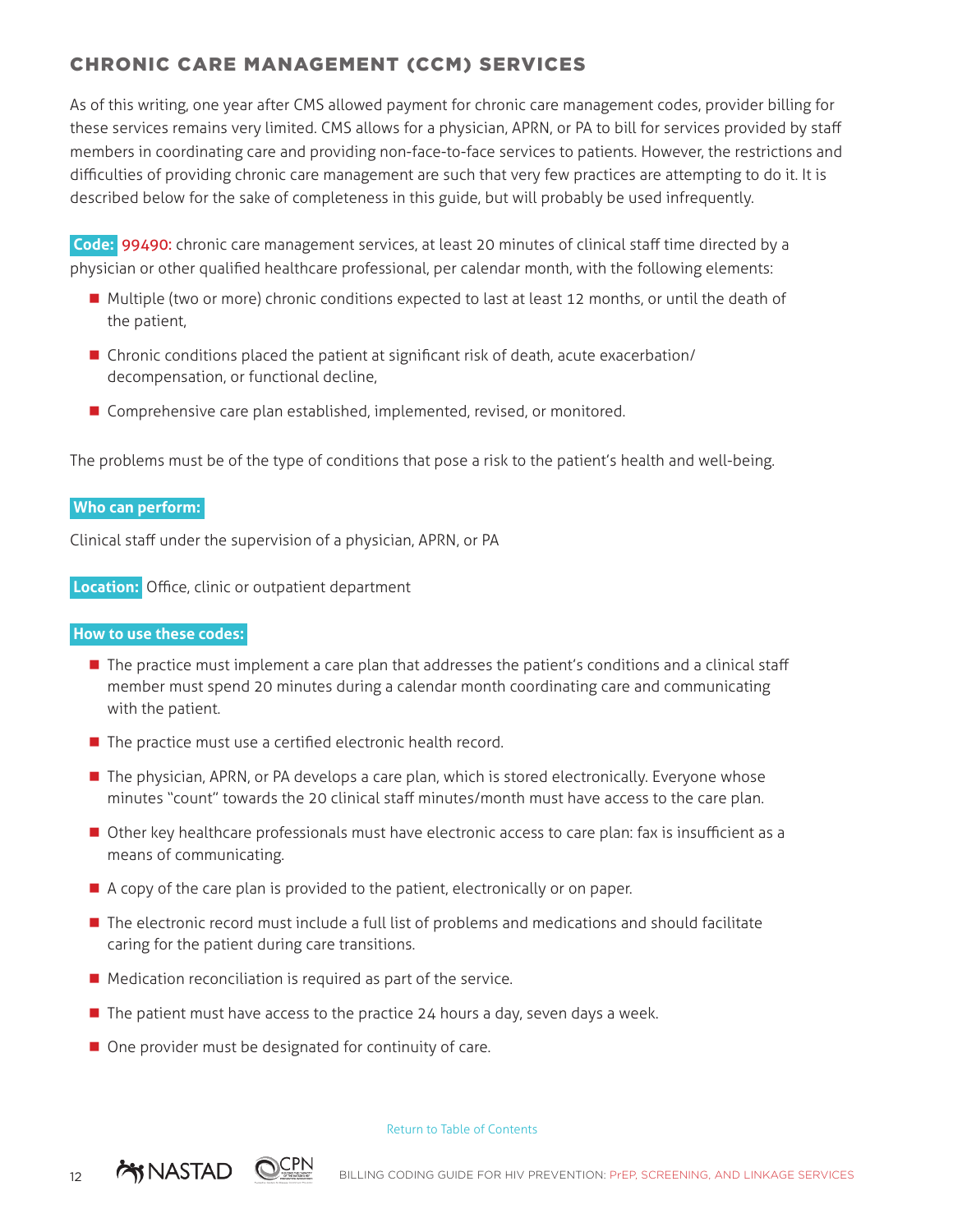Care management includes assessment of the patient's medical, functional and psychosocial needs manage care transitions, and coordinate with home and community services.

#### **How to get started:**

- The service must be implemented at a "comprehensive" E/M service (wellness visit or problem oriented service)
- Informed consent is required before starting the service. The practice must inform the patient that they will provide this service and get written consent from the patient to do so and to share information with other providers.
- **n** The practice must also inform that patient that they can revoke this consent and stop receiving care management services at any time.
- **D** Document these communications in the record, and give the patient a written or electronic copy of the care plan.

Supervision of clinical staff is general, not direct, supervision. That means the billing provider does not need to be in the suite of offices when the clinical staff provides the non-face-to-face care.

The practice may only report this service during the month in which the clinical staff has 20 minutes of non-face-to-face time with the patient.

### **Key points**

- $\blacksquare$  Work is done by clinical staff.
- $\blacksquare$  May not count any clinical staff time on a day when the physician or qualified healthcare professional (APRN/PA) has an evaluation and management service with the patient.
- $\blacksquare$  E/M services may be reported during the same calendar month the chronic care management is provided.

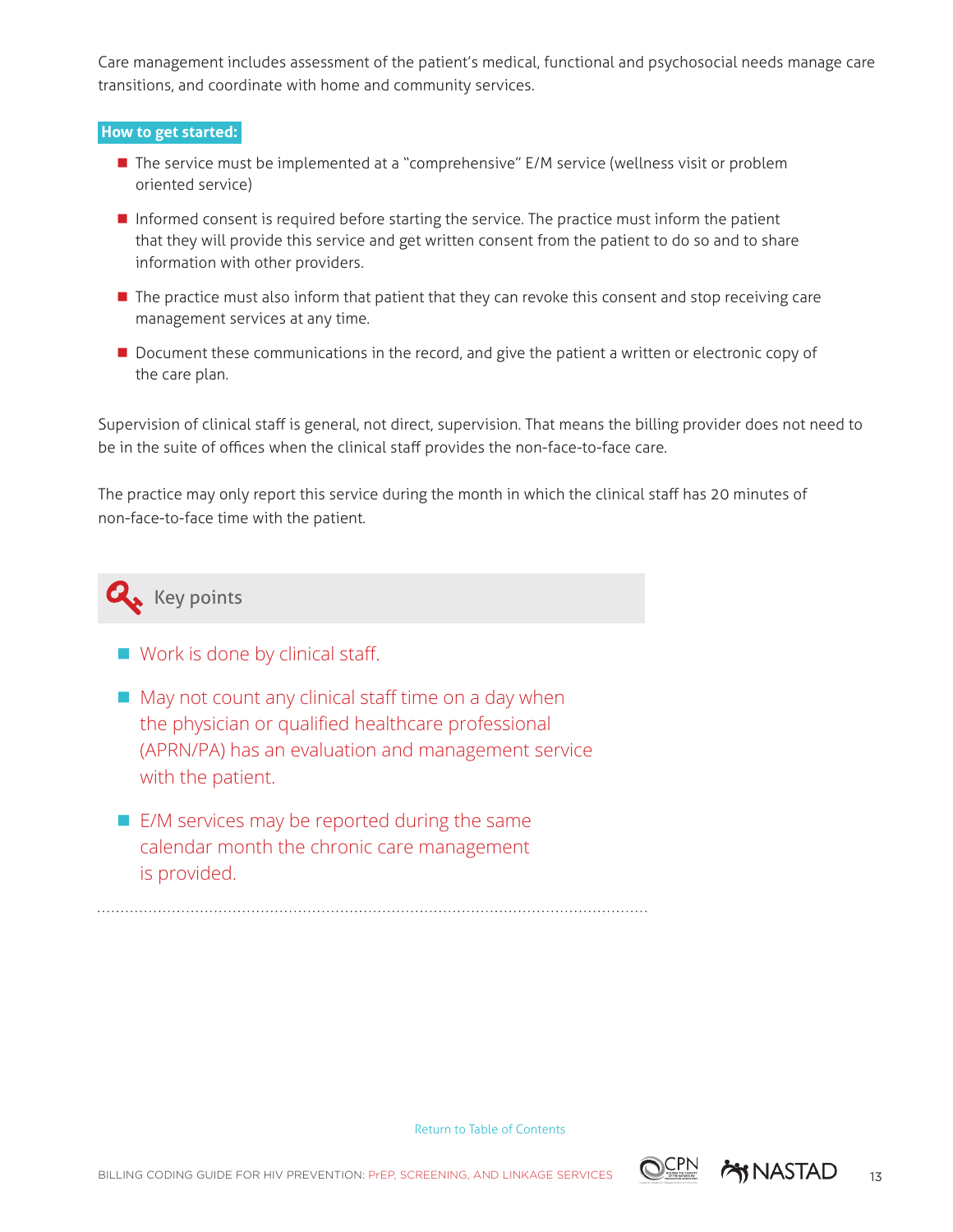#### <span id="page-17-0"></span>Screening and Behavioral Counseling in a Primary Care setting to Reduce Alcohol Misuse

The USPSTF recommends screening for alcohol misuse and behavioral interventions for individuals whose screening results are positive. CMS covers this service, but with limitations on which specialties can perform and be paid for the service. State Medicaid programs can individually decide whether or not to restrict coverage based on specialty designation of the provider.

#### **Codes:**

G0442 annual alcohol misuse screening, 15 minutes G0443 Brief face-to-face behavioral counseling for alcohol misuse, 15 minutes

 **Who can perform:** Physicians, APRNs, or PAs

 **Location:** Office, clinic, outpatient department or local or state health department

Screening can be performed in any location. Counseling is furnished by qualified physicians, advanced practice nurses and physician assistants in a primary care setting. These services may be provided to patients with or without HIV

#### **Can a staff member perform the service under the supervision of a licensed provider?**

Medicare indicates that the counseling is performed furnished by "qualified primary care physicians or other primary care practitioners in a primary care setting."

#### **How to use these codes:**

Medicare states: For the purposes of this covered service, the following provider specialty types may submit claims for G0442 and G0443. Infectious Disease is not a specialty on CMS' list.

- 01-General Practice
- 08-Family Practice
- 11-Internal Medicine
- 16-Obstetrics/Gynecology
- 37-Pediatric Medicine
- 38-Geriatric Medicine
- 42-Certified Nurse Midwife
- 50-Nurse Practitioner
- 89-Certified Clinical Nurse Specialist
- **n** 97-Physician Assistant



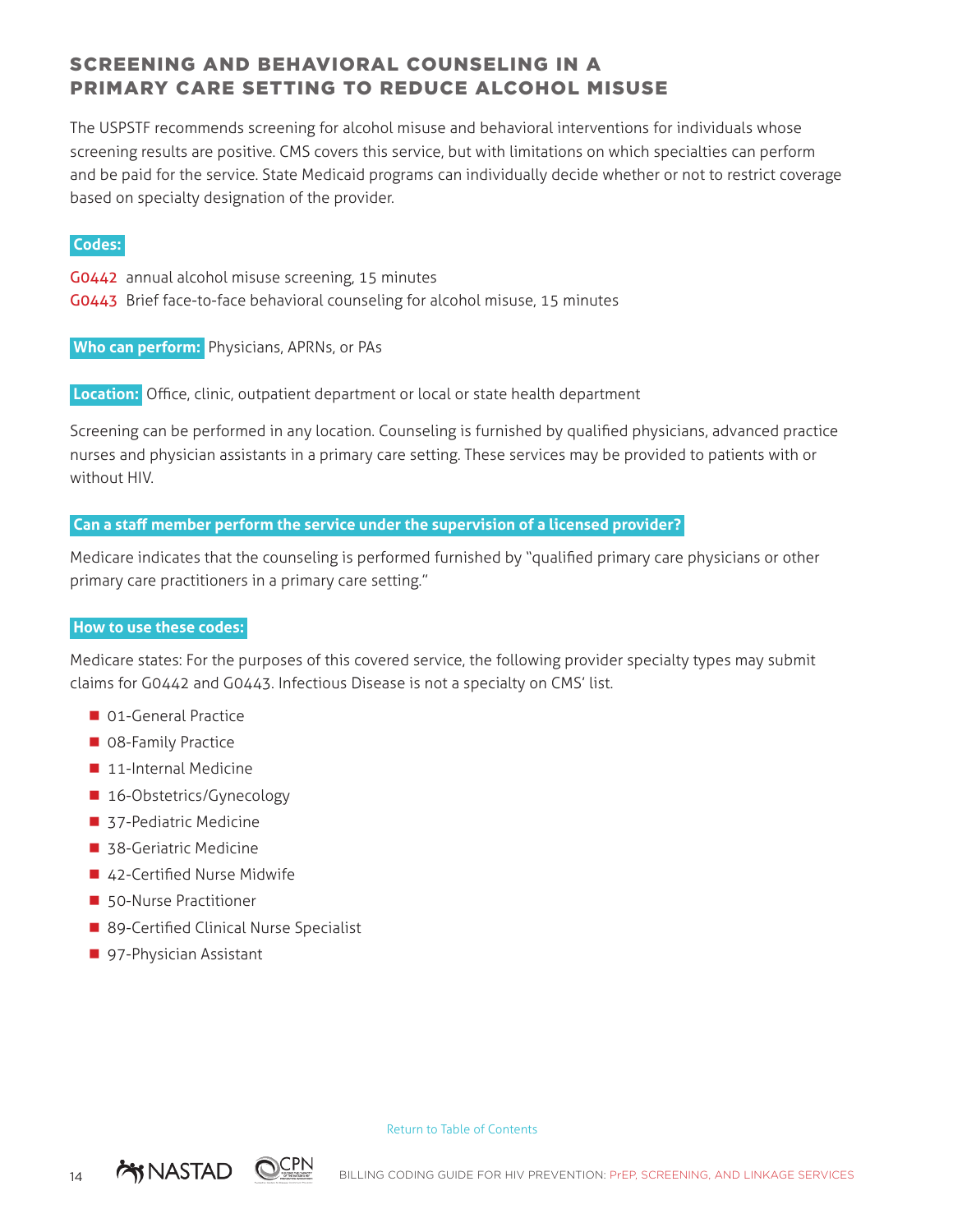For purposes of this covered service, the following Place of Service (POS) codes are applicable:

- 11 Physician's office
- 22 Outpatient hospital
- $\blacksquare$  49 Independent clinic
- 71 State or local public health clinic

The screening is covered annually by Medicare and up to four brief interventions are covered annually. State Medicaid programs and private payers may have their own rules and frequency limitations.

Each of the four behavioral counseling interventions must be consistent with the 5As approach that has been adopted by the USPSTF to describe such services:

- **1. Assess:** Ask about/assess behavioral health risk(s) and factors affecting choice of behavior change goals/methods.
- **2. Advise:** Give clear, specific, and personalized behavior change advice, including information about personal health harms and benefits.
- **3. Agree:** Collaboratively select appropriate treatment goals and methods based on the patient's interest in and willingness to change the behavior.
- **4. Assist:** Using behavior change techniques (self-help and/or counseling), aid the patient in achieving agreed-upon goals by acquiring the skills, confidence, and social/environmental supports for behavior change, supplemented with adjunctive medical treatments when appropriate.
- **5. Arrange:** Schedule follow-up contacts (in person or by telephone) to provide ongoing assistance/support and to adjust the treatment plan as needed, including referral to more intensive or specialized treatment.

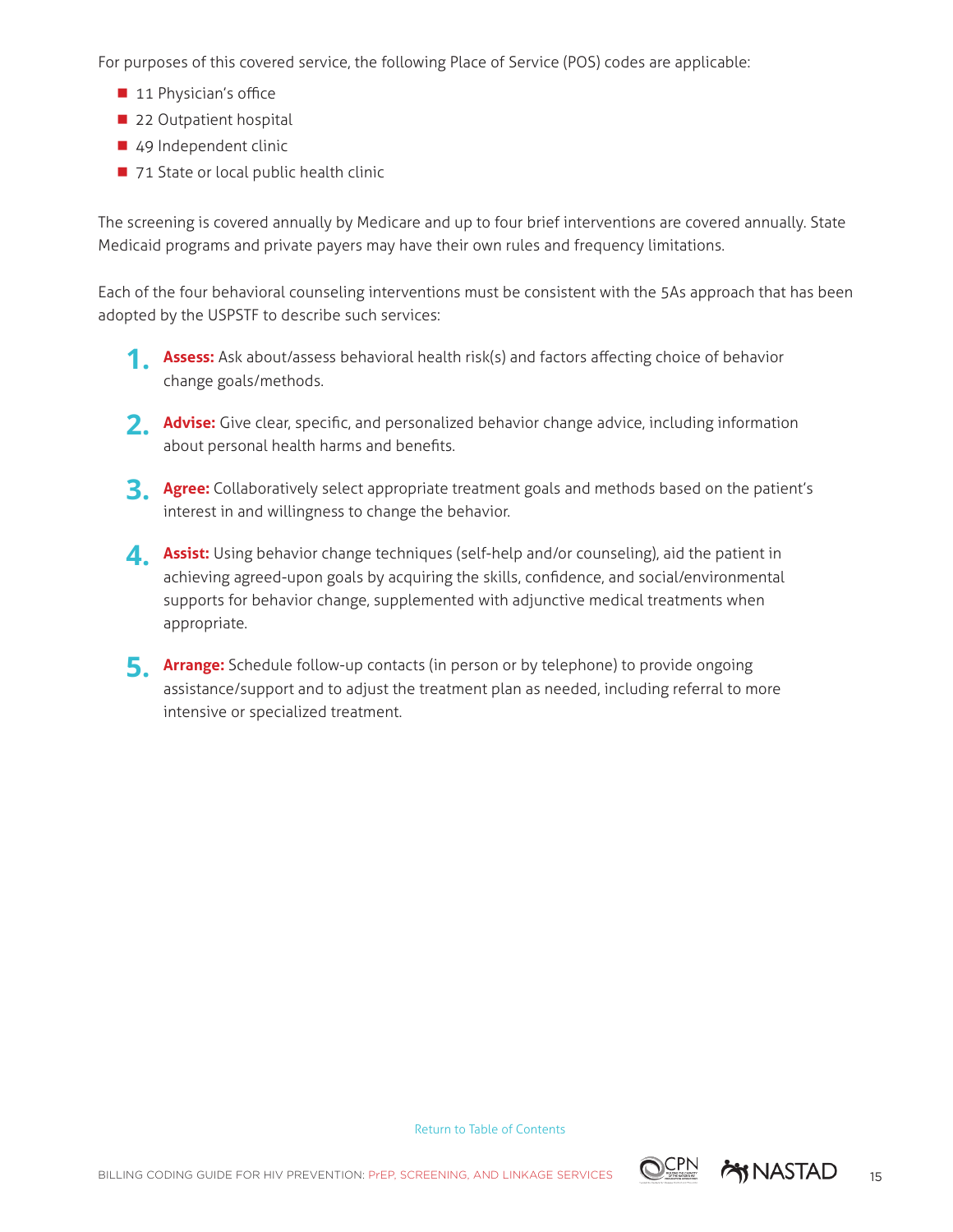#### <span id="page-19-0"></span>Care coordination, linkage and adherence services by Community health workers (CHWs) and other non-licensed/ peer providers in non-traditional healthcare settings

As mentioned in the introduction of this guide, government healthcare payers and private insurance companies pay for services performed by licensed professionals in medical settings. This is an obstacle for payment for health departments and public health clinics that employ CWHs, peers, and other non-licensed staff for outreach and linkage services. On July 15, 2013, CMS changed a rule related to Medicaid coverage of preventive services in a non-traditional setting, provided by non-licensed staff members. This rule allows for state Medicaid programs to pay for preventive services provided by a non-licensed professional when the services are recommended by a physician, APRN, or PA. The definition of preventive services did not change. A CMS document describes these services as those that involve direct patient care and for the express purpose of diagnosing, treating or preventing illness or injury or other impairments to an individual's physical or mental health<sup>6</sup>

This allows CHWs or other non-licensed professionals to perform and bill Medicaid for services that would typically only be billed by physicians, advanced practice nurses or physician assistants. However, it requires that each individual state Medicaid program apply to CMS in order to be eligible to cover the services in this way. State health departments and public health clinics must query their own state Medicaid agency to determine if their state Medicaid has made this application to CMS.

If so, there are self-management education and training codes that can be billed by CHWs. Although coverage will vary by state Medicaid programs these will likely include self-management education and training. The CHWs must be supervised by a physician, APRN, or PA depending on the state.

#### **Codes:**

98960 Self management education and training face-to-face, 1 patient

98961 Self management education and training face-to-face, 2–4 patients

98962 Self management education and training, face-to-face, 5–8 patients

 **Location:** Office, clinic or outpatient department

#### **Can a staff member perform the service under the supervision of a licensed professional?**

Check with your state Medicaid program and private insurers.

- **n** In the Medicare fee schedule, these three codes have a status indicator of "bundled." That means that Medicare will not cover them, and many private insurers may not pay for these either. However, if a state Medicaid program has opted to expand their coverage of preventive services and received permission from CMS these codes could be used by CHWs or other non-licensed professionals.
- CPT<sup>®</sup> describes these services as performed by a physician, APRN, or PA, so check with your private insurers about CHWs or other non-licensed professionals performing them under the supervision of those licensed professionals.





<sup>6</sup>CMS Presentation "Medicaid Preventive Services Regulatory Change" Division of Benefits and Coverage, Disabled and Elderly Health Programs Group, Center for Medicaid and CHIP Services, April 2014, available at [https://www.medicaid.gov/Medicaid-CHIP-Program-](https://www.medicaid.gov/Medicaid-CHIP-Program-Information/By-Topics/Benefits/Downloads/Preventive-Webinar-Presentation-4-9-14.pdf)[Information/By-Topics/Benefits/Downloads/Preventive-Webinar-Presentation-4-9-14.pdf](https://www.medicaid.gov/Medicaid-CHIP-Program-Information/By-Topics/Benefits/Downloads/Preventive-Webinar-Presentation-4-9-14.pdf).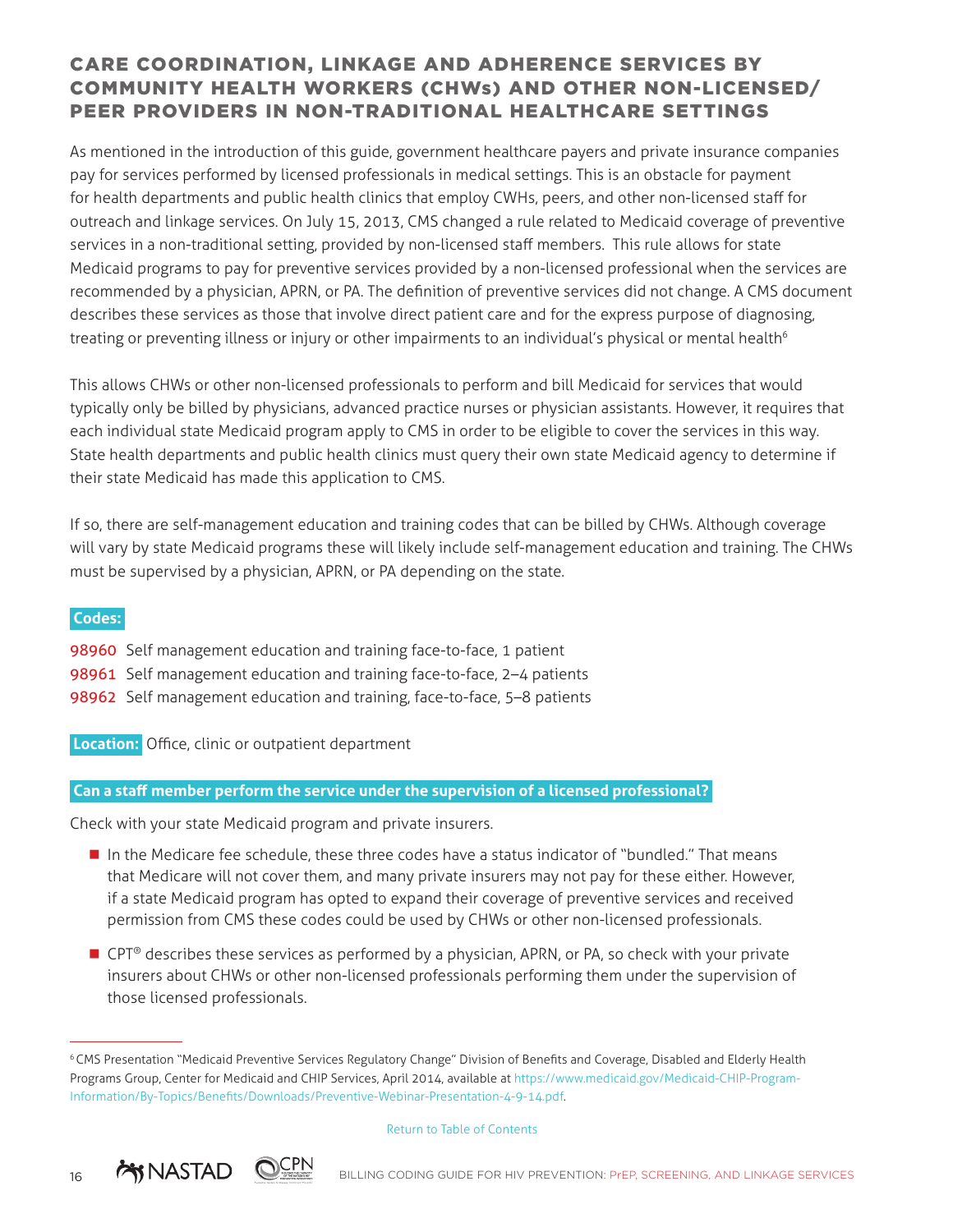#### <span id="page-20-0"></span>Targeted case management

In many cases, it is a CHW who is reaching out to individuals to encourage screening, to support the initiation of PrEP and to support the continued PrEP treatment. The work of CHWs is critical but too often, their work isn't recognized and paid by insurance companies. There are codes for this work described by the Healthcare Common Procedure Coding System (HCPCS). HCPCS codes are developed by CMS for its own use, but the codes are often also recognized by state Medicaid programs and commercial payers.

#### **Codes:**

T1017 Targeted case management, each 15 minutes

Although CMS developed this code, Medicare does not recognize it or set a fee for it. However, some state Medicaid programs do recognize and pay for the service performed by a CHW. For example, the state of Mississippi allows the service to be billed in the patient's home, in a school, in a community mental health center and in "other place of service not identified."7 Texas allows targeted case management to be performed over the phone or face-to-face using these codes. The provider should append modifier IU when the service is performed face-to-face.<sup>8</sup> Florida Medicaid pays for targeted case management using these codes for group services.<sup>9</sup> Each state Medicaid program sets its own policies and payment amounts. Groups and organizations that are providing these services will need to check with their own state Medicaid program about coverage of this targeted case management.

 **Who can perform:** This is a case management service, and may be performed by CHWs.

 **Location:** Check with the state Medicaid program.

 **How to use these codes:** Use these codes for case management services performed by CHWs. Document time in the medical record.



<sup>7</sup> Community/Private Mental Health Center Billing Guidelines, available at [https://www.medicaid.ms.gov/wp-content/uploads/2014/03/](https://www.medicaid.ms.gov/wp-content/uploads/2014/03/CommunityMentalHealthCenter.pdf) [CommunityMentalHealthCenter.pdf.](https://www.medicaid.ms.gov/wp-content/uploads/2014/03/CommunityMentalHealthCenter.pdf)

<sup>8 2012</sup> Texas Medicaid Provider Procedures Manual, Targeted Case Management, available at [http://www.tmhp.com/HTMLmanuals/](http://www.tmhp.com/HTMLmanuals/TMPPM/2012/Vol2_Children) [TMPPM/2012/Vol2\\_Children's\\_Services\\_Handbook.17.081.html](http://www.tmhp.com/HTMLmanuals/TMPPM/2012/Vol2_Children).

<sup>9</sup> Florida Medicaid, Mental Health Targeted Case Management Handbook, available at [http://www.flatherapy.com/therapy/wp-content/](http://www.flatherapy.com/therapy/wp-content/uploads/2010/05/CTCM-Handbook.pdf) [uploads/2010/05/CTCM-Handbook.pdf](http://www.flatherapy.com/therapy/wp-content/uploads/2010/05/CTCM-Handbook.pdf).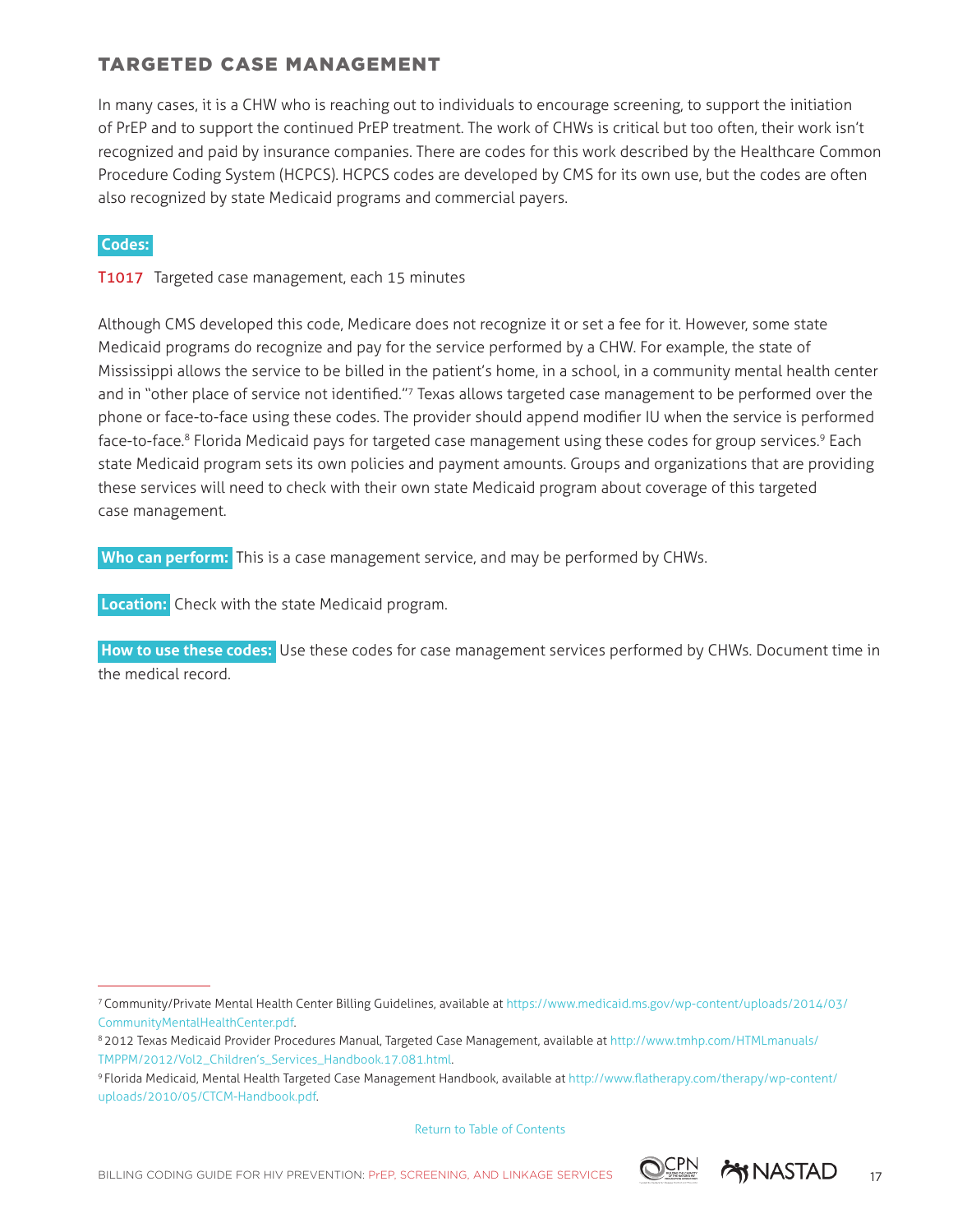#### <span id="page-21-0"></span>Mental health assessment by non-physician

When a mental health assessment is performed by a physician, APRN, or PA, the clinician use E/M codes. Psychiatrists, social workers and psychologists use psychiatric diagnostic interview codes, in the Psychiatry section of the CPT® book when performing an initial evaluation. Some state Medicaid programs allow payment for a mental health assessment by non-licensed professionals, who are not listed above and not able to use the CPT® codes to report the evaluation.

#### **Code:** H0031: Mental health assessment, by non-physician

This code is not covered by Medicare, but may be covered by state Medicaid programs. Groups and organizations need to check with their individual state Medicaid programs. The service will typically be covered once per year. There may be diagnosis related restrictions related to the evaluation. It would be prudent to review if there are restrictions based on age, that is, if the service is only covered for children. One managed Medicaid program limits this to one assessment per year and does not require a prior authorization. This may require modifier "MO" indicating a master level provider has done the assessment.<sup>10</sup> Medicaid in the state of Georgia covers the service and has variable payment depending on the credentials of professional performing it.<sup>11</sup>

#### **Who can perform:**

Although this will vary by state, the code is applicable to trained para-professionals.

#### **Location:**

The service may be covered when done in a school, the patient's home or in some cases, in "other place of service."

#### **How to use this code:**

The provider must document a mental health assessment that includes the patient's past history, social, and family history. The assessment should include documentation of the patient's current functioning and an assessment of mental status. The history includes education, employment and any legal involvement as well as relationships and living environment. Document use of alcohol, tobacco and other drugs and behaviors that put the individual at risk.



<sup>10</sup> Magellan of Florida, Behavioral Health Therapy Services, available at [https://www.magellancompletecareoffl.com/media/916790/](https://www.magellancompletecareoffl.com/media/916790/appendix_k_combined.pdf) [appendix\\_k\\_combined.pdf.](https://www.magellancompletecareoffl.com/media/916790/appendix_k_combined.pdf)

<sup>&</sup>lt;sup>11</sup> Georgia, Medicaid State Plan, Policy and Methods for Establishing Payment Rates for Other Types of Care for Services, available at [https://](https://www.medicaid.gov/State-resource-center/Medicaid-State-Plan-Amendments/Downloads/GA/GA-11-007-Att.pdf) [www.medicaid.gov/State-resource-center/Medicaid-State-Plan-Amendments/Downloads/GA/GA-11-007-Att.pdf.](https://www.medicaid.gov/State-resource-center/Medicaid-State-Plan-Amendments/Downloads/GA/GA-11-007-Att.pdf)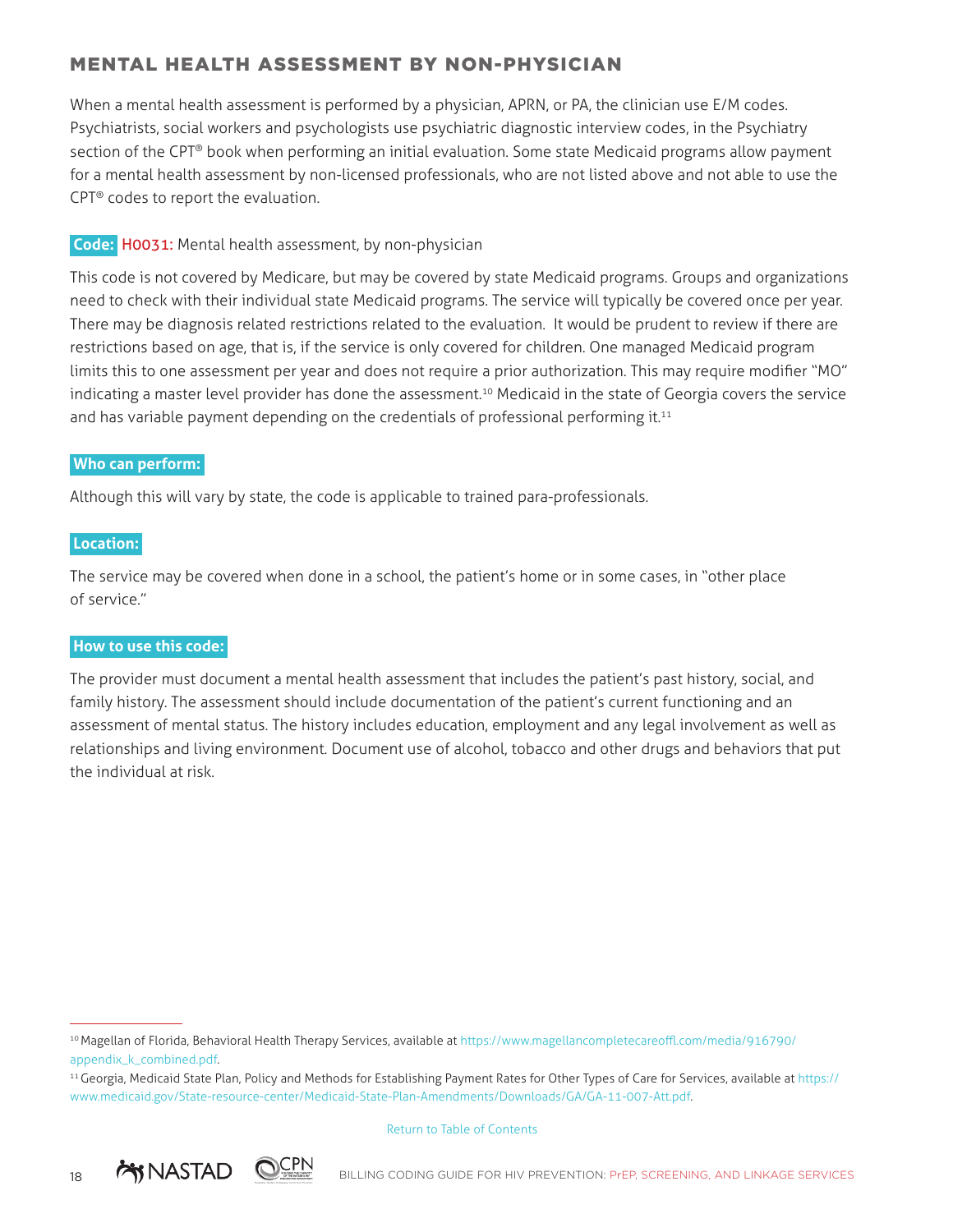#### <span id="page-22-0"></span>Lab tests for HIV and other STIs  $\mathcal{C}^{\mathcal{A}}$

#### HIV screening

Testing in the setting or PrEP initiation and adherence was discussed earlier in this guide, but the same CPT® codes are used for screening for HIV and other STI in other settings and situations.

 **Codes:** HIV screening has an "A" rating from the USPSTF. It is a covered service by Medicare, Medicaid and commercial insurance companies. The USPSTF has not recommended specific screening intervals, but does describe recommendations for those intervals. That discussion is below.

#### **Procedure codes**

| <b>Code</b> | <b>Description</b>                                                                                                                                                                                                                                                         |  |
|-------------|----------------------------------------------------------------------------------------------------------------------------------------------------------------------------------------------------------------------------------------------------------------------------|--|
| 86689       | HTLV or HIV antibody, confirmatory test (eg, Western Blot)                                                                                                                                                                                                                 |  |
|             | Antibody                                                                                                                                                                                                                                                                   |  |
| 86701       | $HIV-1$                                                                                                                                                                                                                                                                    |  |
| 86702       | $HIV-2$                                                                                                                                                                                                                                                                    |  |
| 86703       | HIV-1 and HIV-2, single result                                                                                                                                                                                                                                             |  |
|             | (For HIV-1 antigen(s) with HIV-1 and HIV-2 antibodies, single result, use 87389)                                                                                                                                                                                           |  |
|             | (When HIV immunoassay [HIV testing 86701-86703 or 87389] is performed using a kit or transportable<br>instrument that wholly or in part consists of a single use, disposable analytical chamber, the service may be<br>identified by adding modifier 92 to the usual code) |  |
|             | Infectious agent detection by nucleic acid (DNA or RNA)                                                                                                                                                                                                                    |  |
| 87534       | HIV-1, direct probe technique                                                                                                                                                                                                                                              |  |
| 87535       | HIV-1, amplified probe technique, includes reverse transcription when performed                                                                                                                                                                                            |  |
| 87536       | HIV-1, quantification, includes reverse transcription when performed                                                                                                                                                                                                       |  |
| 87357       | HIV-2, direct probe technique                                                                                                                                                                                                                                              |  |
| 87538       | HIV-2, amplified probe technique, includes reverse transcription when performed                                                                                                                                                                                            |  |
| 87539       | HIV-2, quantification, includes reverse transcription when performed                                                                                                                                                                                                       |  |
|             | Infectious agent antigen detection by immunoassay technique, (eg, enzyme immunoassay [EIA],<br>enzyme- linked immunosorbent assay [ELISA], immunochemiluminometric assay [IMCA]) qualitative<br>or semiquantitative, multiple-step method                                  |  |
| 87389       | HIV-1 antigen(s), with HIV-1 and HIV-2 antibodies, single result                                                                                                                                                                                                           |  |
| 87390       | $HIV-1$                                                                                                                                                                                                                                                                    |  |
| 87391       | $HIV-2$                                                                                                                                                                                                                                                                    |  |

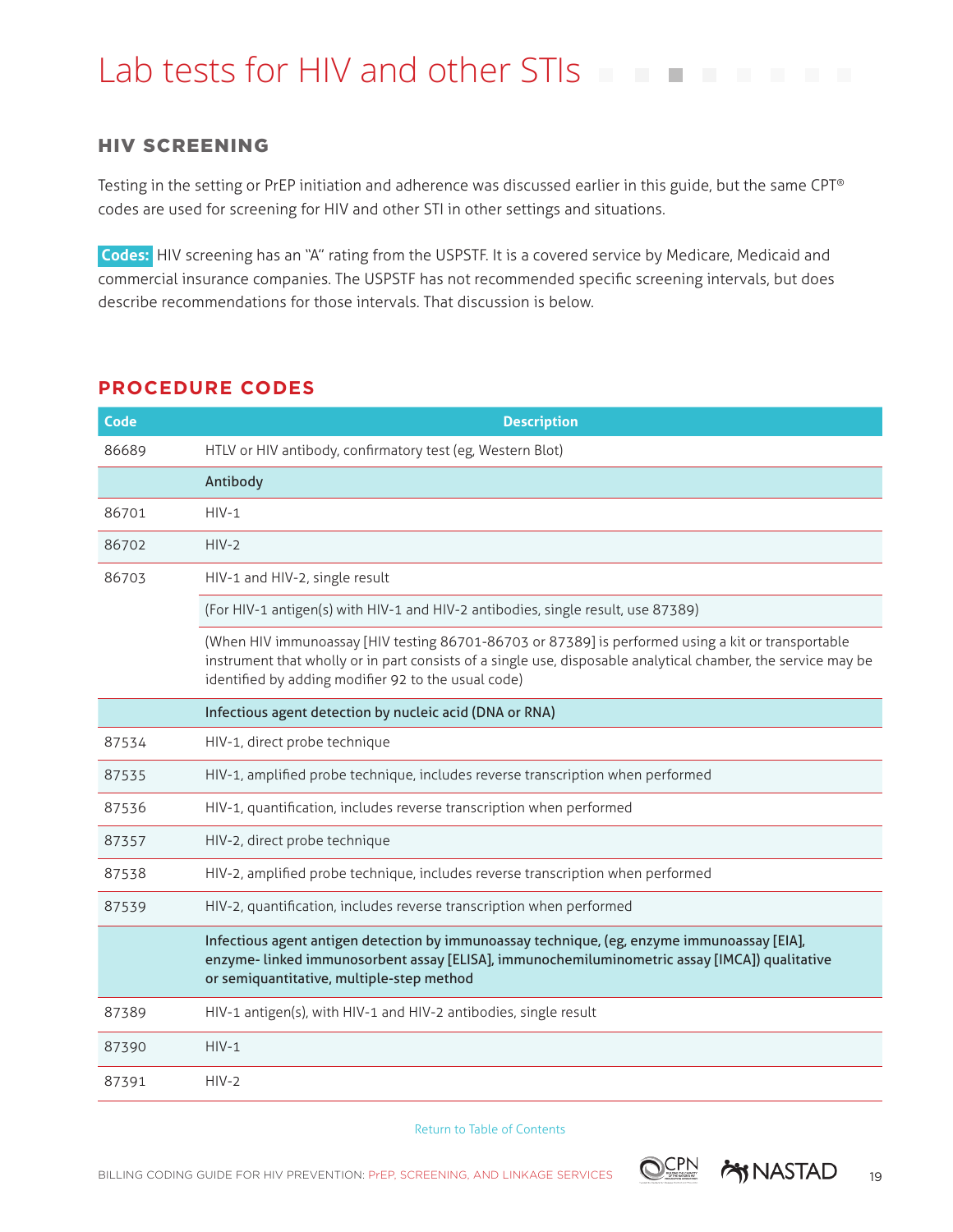<span id="page-23-0"></span>

| <b>HCPCS code</b> | <b>Description</b>                                                                                                            |  |
|-------------------|-------------------------------------------------------------------------------------------------------------------------------|--|
|                   | <b>Screening for Medicare patients</b>                                                                                        |  |
| G0432             | Infectious agent antibody detection by enzyme immunoassay (EIA) technique, HIV-1 and/or HIV-2,<br>screening                   |  |
| G0433             | Infectious agent antibody detection by enzyme-linked immunosorbent asssay (ELISA) technique, HIV-1<br>and/or HIV-2, screening |  |
| G0435             | Infectious agent antibody detection by rapid antibody test, HIV-1 and/or HIV-2, screening                                     |  |

Modifiers are two-digit codes that are added to a procedure code when submitting a claim to an insurance company. These two digit modifiers do not change the definition of the code, but inform the payer of special circumstances related to the provision of the service.

There are three modifiers that could be used when screening for HIV.

■ Use of modifier 33: In response to the ACA, CPT® developed a modifier to be used when a service is provided that is a service that carries an "A" or "B" rating from the USPSTF (and is thus required to be provided without patient cost sharing). Modifier 33 **Services:** When the primary purpose of the service is the delivery of an evidence based service in accordance with a USPSTF "A" or "B" rating in effect and other preventive services identified in preventive services mandates (legislative or regulatory), the service may be identified by adding 33 to the procedure. For separately reported services specifically identified as preventive, the modifier should not be used.<sup>12</sup> It is correct coding to append modifier 33 to any service that meets this description.

Use modifier 33 on the CPT code for HIV screening. This informs the payer that the service is a service recommended by the USPSTF. For patients with commercial policies, it insures that the insurance company will pay the claim without a patient due amount. No co-pay or deductible should be applied to a service with a USPSTF "A" or "B" rating.

■ Modifier 92 **Alternative Laboratory Platform Testing:** When laboratory testing is being performed using a kit or transportable instrument that wholly or in part consists of a single use, disposable analytical chamber, the service may be identified by adding modifier 92 to the usual laboratory procedure code (HIV testing 86701–86703, and 87389). The test does not require permanent dedicated space, hence by its design may be hand carried or transported to the vicinity of the patient for immediate testing at that site, although location of the testing is not in itself determinative of the use of this modifier.

Use this modifier on the HCPCS codes for Medicare patients, G0432, G0433, G0435.

#### Modifier QW CLIA waived test

■ CLIA waived tests on this list are 86701, G0433, G0434 87389



<sup>&</sup>lt;sup>12</sup> Current Procedural Terminology 2016, American Medical Association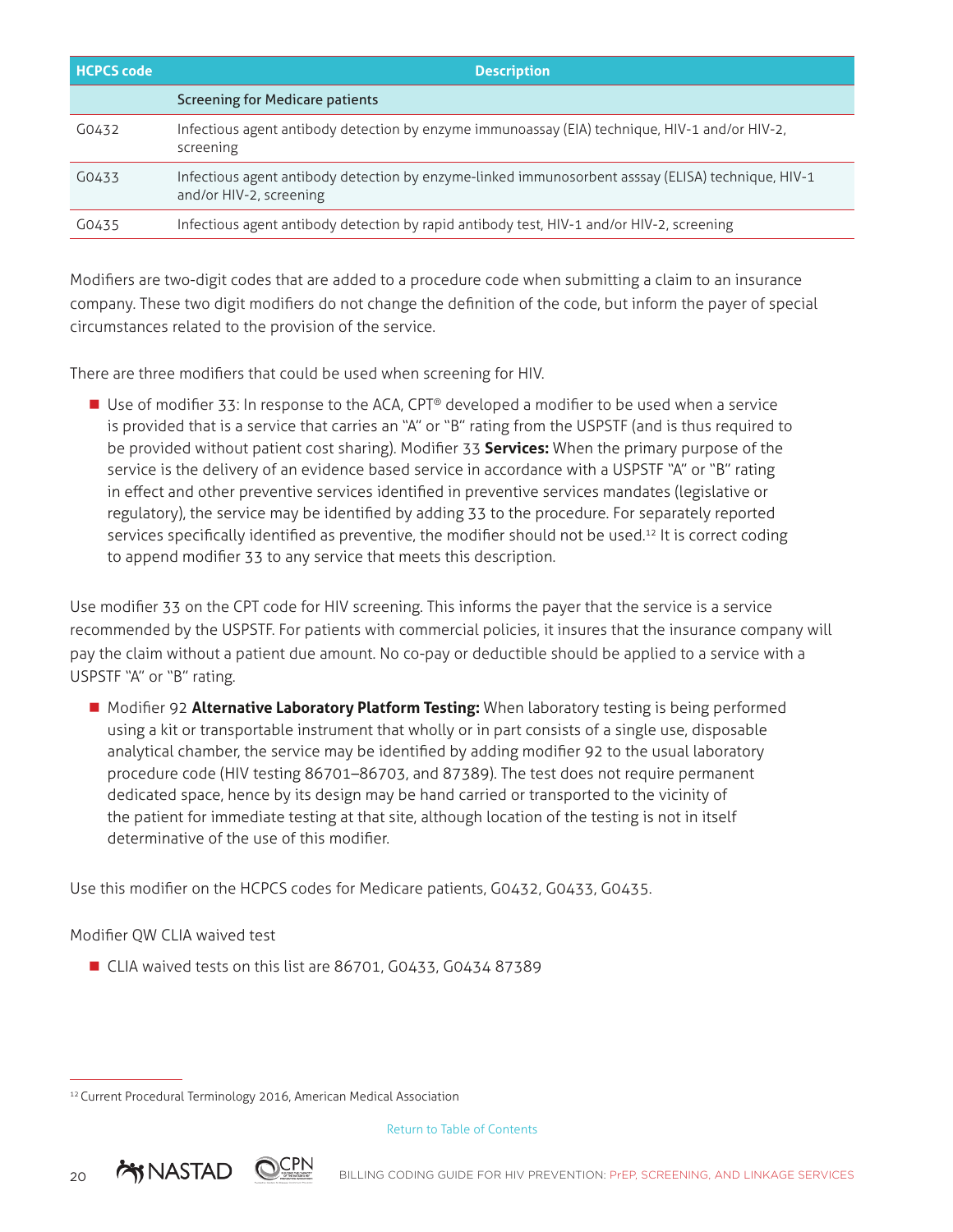#### **Diagnosis codes**

| <b>ICD-10 Code</b> | <b>Description</b>                                                                                      | <b>Use For</b>     |
|--------------------|---------------------------------------------------------------------------------------------------------|--------------------|
| Z11.4              | Encounter for screening for human immunodeficiency virus [HIV]                                          | HIV screening      |
| Z <sub>20.2</sub>  | Contact with and (suspected) exposure to infections with a predominantly<br>sexual mode of transmission | HIV, STI screening |
| 720.6              | Contact with and (suspected) exposure to human immunodeficiency<br>virus [HIV]                          | HIV screening      |
| Z51.81             | Encounter for therapeutic drug level monitoring                                                         | PrEP monitoring    |
| Z72.51             | High risk heterosexual behavior                                                                         | HIV, STI screening |
| Z72.52             | High risk homosexual behavior                                                                           | HIV, STI screening |
| Z72.53             | High risk bisexual behavior                                                                             | HIV, STI screening |

- **n** The USPSTF recommends that all pregnant women be screened, and any woman who presents while in labor whose HIV status is unknown. It also recommends screening in individuals who are age 15–65, and states that younger and older individuals who are increased risk should be screened.
- Medicare has aligned its HIV testing coverage determination with CDC and USPSTF recommendations, allowing for one, annual voluntary screening for all adolescents and adults between the age of 15 and 65, without regard to perceived risk and testing three times per pregnancy for pregnant women. While all commercial carriers will cover the test, because the USPSTF does not give a frequency recommendation, commercial carriers and state Medicaid programs are free to develop their own guidelines. For example, Aetna simply quotes the USPSTF and does not specifically state what their frequency limitations are.<sup>13</sup>

UnitedHealthcare, in its National Coverage Determination N210.7 gives these frequency limits states that except for pregnant beneficiaries, it covers one annual screening. UnitedHealthcare's preventive medicine policy for screening for non-Medicare replacement plans lists the lab service as covered, but does not describe frequency. It can be assumed that it will have similar frequency limitations.

#### **PD** Complications

A screening test may be denied because:

- $\blacksquare$  The patient is already diagnosed with the condition, and no longer needs to be screened for the illness.
- $\blacksquare$  An incorrect diagnosis is reported.
- $\blacksquare$  The payer has established frequency limits for the service.



<sup>13</sup> Aetna, HIV Testing Policy, available at http://www.aetna.com/cpb/medical/data/500\_599/0542.html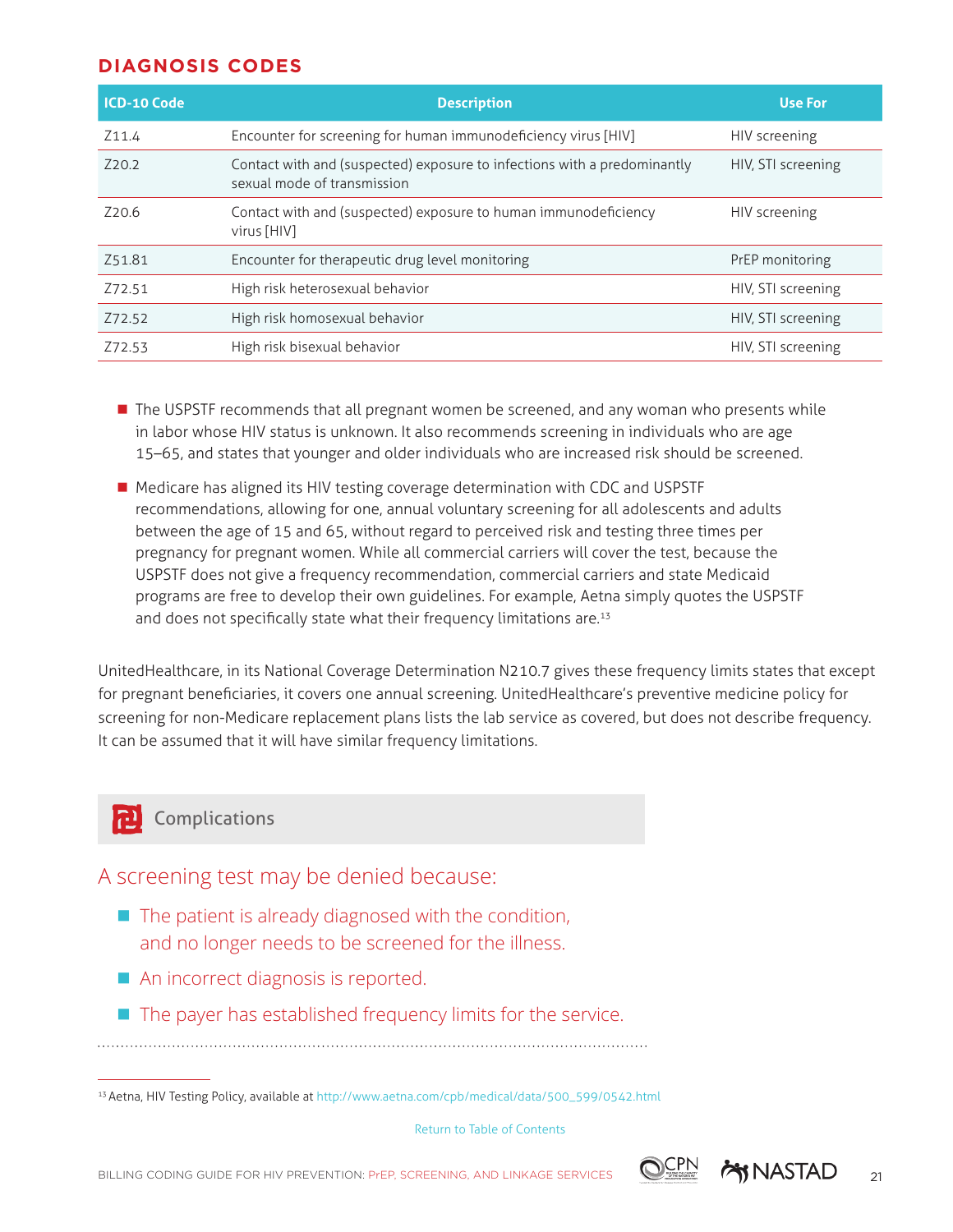#### <span id="page-25-0"></span>HIV screening in a non-primary care setting

An insurance company is required to cover any service given an "A" or "B" grade from the USPTSF. This includes HIV screening. (See the appendix for a table that lists related services with an A or B rating.) Emergency departments, conducting routine HIV screening of patients, have reported payment challenges. Details on the USPSTF HIV screening recommendations are available [online.](http://www.uspreventiveservicestaskforce.org/Page/Document/UpdateSummaryFinal/human-immunodeficiency-virus-hiv-infection-screening) 14

A screening test may be denied because:

- **n** The test was done in a setting in which a bundled payment was negotiated for the service, and the screening is not included in the negotiated rate.
- **n** The patient is already diagnosed with the condition, and no longer needs to be screened for the illness.
- $\blacksquare$  An incorrect diagnosis is reported.
- $\blacksquare$  The payer has established frequency limits for the service.<sup>15</sup>
- Modifier 33 was not appended to the CPT<sup>®</sup> or HCPCS code.





<sup>14</sup> See U.S. Preventive Services Task Force. H. *Human Immunodeficiency Virus (HIV) Infection: Screening.* Release Date: April 2013, available at: [http://www.uspreventiveservicestaskforce.org/Page/Document/UpdateSummaryFinal/human-immunodeficiency-virus-hiv-infection](http://www.uspreventiveservicestaskforce.org/Page/Document/UpdateSummaryFinal/human-immunodeficiency-virus-hiv-infection-screening)[screening.](http://www.uspreventiveservicestaskforce.org/Page/Document/UpdateSummaryFinal/human-immunodeficiency-virus-hiv-infection-screening)

<sup>15</sup> From the USPSTF regarding screening intervals: "The evidence is insufficient to determine optimum time intervals for HIV screening. One reasonable approach would be one-time screening of adolescent and adult patients to identify persons who are already HIV-positive, with repeated screening of those who are known to be at risk for HIV infection, those who are actively engaged in risky behaviors, and those who live or receive medical care in a high-prevalence setting. According to the CDC, a high-prevalence setting is a geographic location or community with an HIV seroprevalence of at least 1%. These settings include sexually transmitted disease (STD) clinics, correctional facilities, homeless shelters, tuberculosis clinics, clinics serving men who have sex with men, and adolescent health clinics with a high prevalence of STDs. Patient populations that would more likely benefit from more frequent testing include those who are known to be at higher risk for HIV infection, those who are actively engaged in risky behaviors, and those who live in a high-prevalence setting. Given the paucity of available evidence for specific screening intervals, a reasonable approach may be to rescreen groups at very high risk (see Assessment of Risk) for new HIV infection at least annually and individuals at increased risk at somewhat longer intervals (for example, 3 to 5 years). Routine rescreening may not be necessary for individuals who have not been at increased risk since they were found to be HIV-negative. Women screened during a previous pregnancy should be rescreened in subsequent pregnancies."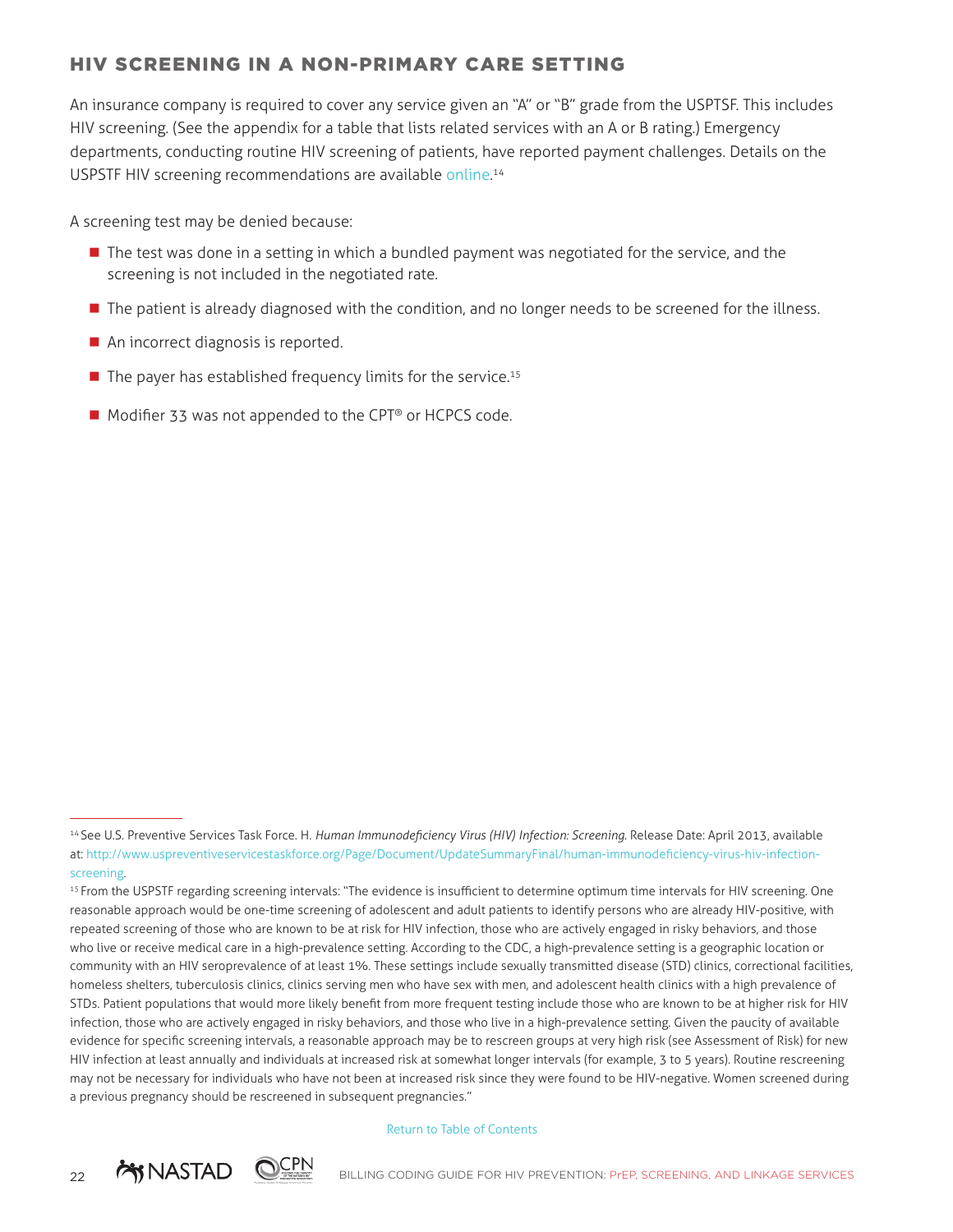#### <span id="page-26-0"></span>Screening for other STIs

#### **Screening for syphilis**

One annual screening for syphilis in men or women at increased risk. For pregnant women, one screening per pregnancy; two additional screenings in the third trimester and at delivery if at increased risk for STIs.

| l CPT® Code | <b>Description</b>                                                       |
|-------------|--------------------------------------------------------------------------|
| 86592       | Syphilis test, non-treponemal antibody; qualitative (eg, VDRL, RPR, ART) |
| 86593       | Syphilis test, non-troponemal antibody; quantitative                     |
| 86780       | Treponema pallidum                                                       |

#### **Screening for gonorrhea**

One annual screening for gonorrhea in women who are not at increased risk. For pregnant women, up to two screenings per pregnancy who are at increased risk and who continue at risk for the second screening. The USPSTF does not have sufficient information to recommend screening for gonorrhea in men, and this will affect payer policies. The ACA mandated that health insurers cover screening services that the USPSTF gives an A or B rating.

| l CPT® Code | <b>Description</b>                                                                                       |
|-------------|----------------------------------------------------------------------------------------------------------|
| 87590       | Infectious agent detection by nucleic acid (DNA or RNA) Neisseria gonorrhoeae, direct probe technique    |
| 87591       | Infectious agent detection by nucleic acid (DNA or RNA) Neisseria gonorrhoeae, amplified probe technique |
| 87592       | Infectious agent detection by nucleic acid (DNA or RNA) Neisseria gonorrhoeae, quantification            |

#### **Screening for hepatitis B**

The USPSTF recommends screening for individuals at risk. Frequency is not described. For pregnant women, screening is recommended at the first visit. Medicare recommends and covers an additional screening at delivery if the individual is still at increased risk for STIs.

| l CPT® Code                                                                                                                                                                                                                               | <b>Description</b>                                 |  |
|-------------------------------------------------------------------------------------------------------------------------------------------------------------------------------------------------------------------------------------------|----------------------------------------------------|--|
| Infectious agent antigen detection by immunoassay technique, (eg, enzyme immunoassay [EIA], enzyme-linked<br>immunosorbent assay [ELISA], immunochemiluminometric assay [IMCA]) qualitative or semiquantitative,<br>multiple-step method; |                                                    |  |
| 87340                                                                                                                                                                                                                                     | hepatitis B surface antigen (HBsAg)                |  |
| 87341                                                                                                                                                                                                                                     | hepatitis B surface antigen (HBsAg) neutralization |  |

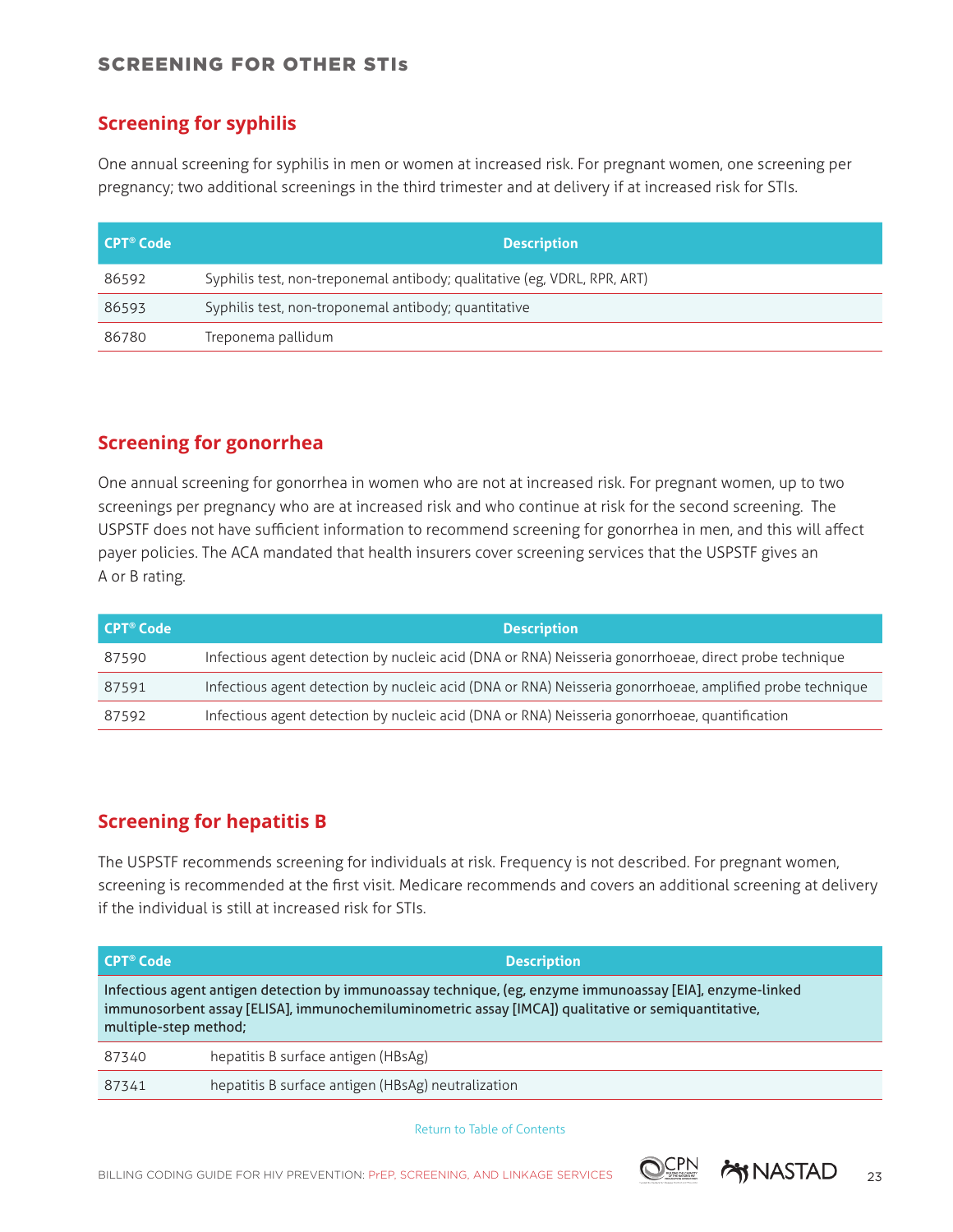#### **Screening for chlamydia**

One annual screening for chlamydia in women who are not at increased risk. For pregnant women, up to two screenings per pregnancy who are at increased risk and who continue to be at risk for the second screening. The USPSTF does not have sufficient information to recommend screening for chlamydia in men.

| <b>CPT<sup>®</sup></b> Code | <b>Description</b>                                                                                                                                                                                                                                             |
|-----------------------------|----------------------------------------------------------------------------------------------------------------------------------------------------------------------------------------------------------------------------------------------------------------|
| 86631                       | Antibody Chlamydia                                                                                                                                                                                                                                             |
| 86632                       | Antibody Chlamydia, IgM                                                                                                                                                                                                                                        |
| 87110                       | Culture, chlamydia, any source                                                                                                                                                                                                                                 |
| 87270                       | Infectious agent antigen detection by immunofluorescent technique chlamydia trachomatis                                                                                                                                                                        |
| 87320                       | Infectious agent antigen detection by immunoassay technique (eg, enzyme immunoassay {EIA],<br>enzyme-linked immunosorbent assay [ELISA], immunochemiluminometric assay [IMCA]) qualitative<br>or semiquantitative, multiple-step method, chlamydia trachomatis |
| 87490                       | Infectious disease agent detection by nucleic acid (DNA or RNA) Chlamydia trachomatis, direct<br>probe technique                                                                                                                                               |
| 87491                       | Infectious diseases agent detection by nucleic acid (DNA or RNA) Chlamydia trachomatis, amplified<br>probe technique                                                                                                                                           |
| 87810                       | Infectious agent antigen detection by immunoassay with direct optical observation chlamydia trachomatis                                                                                                                                                        |

#### **Other codes**

| <b>CPT® Code</b> | <b>Description</b>                                                                                     |
|------------------|--------------------------------------------------------------------------------------------------------|
| 87800            | Infectious agent detection by nucleic acid (DNA or RNA), multiple organisms; direct probe(s) technique |



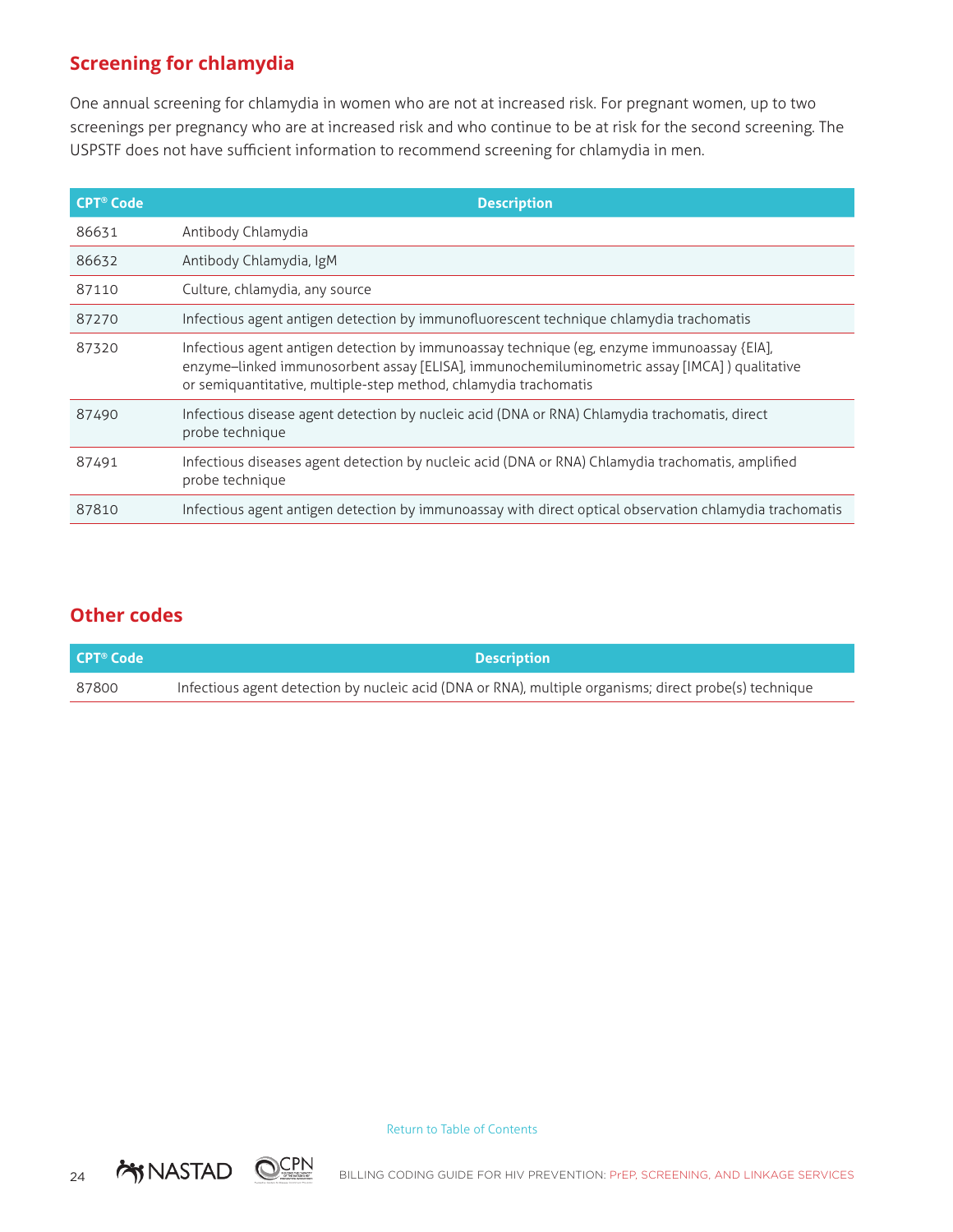#### <span id="page-28-0"></span>**Common Diagnosis codes**

| ICD-10 code | <b>Description</b>                                                                                      | <b>Use for</b>                                                                    |
|-------------|---------------------------------------------------------------------------------------------------------|-----------------------------------------------------------------------------------|
| Z01.812     | Encounter for pre-procedural laboratory examination                                                     | Use for blood or urine tests prior<br>to treatment.                               |
| Z11.3       | Encounter for screening for infections with a predominantly sexual<br>mode of transmission              | STI screening                                                                     |
| Z11.4       | Encounter for screening for human immunodeficiency virus [HIV]                                          | HIV screening                                                                     |
| Z20.2       | Contact with and (suspected) exposure to infections with a<br>predominantly sexual mode of transmission | HIV, STI screening                                                                |
| Z20.6       | Contact with and (suspected) exposure to human immunodeficiency<br>virus [HIV]                          | HIV screening                                                                     |
| Z51.81      | Encounter for therapeutic drug level monitoring                                                         | PrEP monitoring                                                                   |
| Z72.51      | High risk heterosexual behavior                                                                         | HIV, STI screening                                                                |
| Z72.52      | High risk homosexual behavior                                                                           | HIV, STI screening                                                                |
| Z72.53      | High risk bisexual behavior                                                                             | HIV, STI screening                                                                |
|             | Opioid abuse-no specific code for IV use                                                                |                                                                                   |
| F11.20      | Opioid dependence, uncomplicated                                                                        |                                                                                   |
| F11.21      | Opioid dependence in remission                                                                          |                                                                                   |
| F11.10      | Opioid abuse, uncomplicated                                                                             |                                                                                   |
| F11.90      | Opioid use, uncomplicated                                                                               |                                                                                   |
| Z86.59      | Personal history of other mental and behavioral disorders                                               | History of drug use. For opioid<br>dependence in remission, use<br>code from F11. |
| Z87.898     | Personal history of other specified conditions                                                          | Use for a history of drug use,<br>non-dependent, in remission.                    |
| Z72.89      | Other problems related to lifestyle                                                                     | Use for drug seeking behavior or<br>unhealthy drinking behavior                   |
| Z79.899     | Other long term (current) drug therapy                                                                  | PrEP monitoring                                                                   |
| Z86.59      | Personal history of other mental and behavioral disorders                                               | History of drug use. For opioid<br>dependence in remission, use<br>code from F11. |
| Z87.898     | Personal history of other specified conditions                                                          | Use for a history of drug use,<br>non-dependent, in remission.                    |

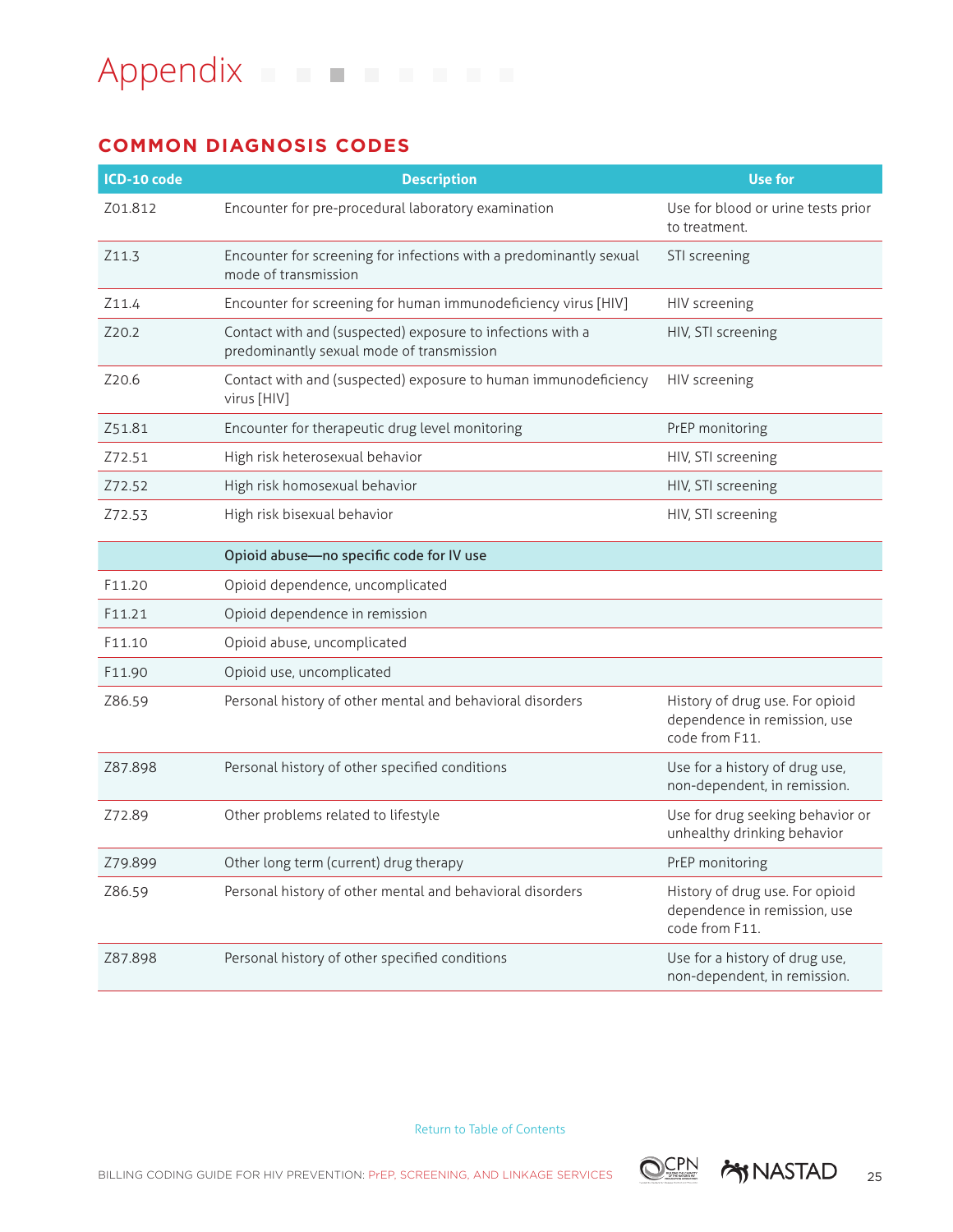#### <span id="page-29-0"></span>**Pregnancy related diagnosis codes**

| ICD-10 code | <b>Description</b>                                                                |
|-------------|-----------------------------------------------------------------------------------|
| 009.90      | Supervision of high risk pregnancy, unspecified, unspecified trimester            |
| 009.91      | Supervision of high risk pregnancy, unspecified, first trimester                  |
| 009.92      | Supervision of high risk pregnancy, unspecified, second trimester                 |
| 009.93      | Supervision of high risk pregnancy, unspecified, third trimester                  |
| Z34.00      | Encounter for supervision of normal first pregnancy, unspecified trimester        |
| Z34.01      | Encounter for supervision of normal first pregnancy, first trimester              |
| Z34.02      | Encounter for supervision of normal first pregnancy, second trimester             |
| Z34.03      | Encounter for supervision of normal first pregnancy, third trimester              |
| Z34.80      | Encounter for supervision of other normal pregnancy, unspecified trimester        |
| Z34.81      | Encounter for supervision of other normal pregnancy, first trimester              |
| Z34.82      | Encounter for supervision of other normal pregnancy, second trimester             |
| Z34.83      | Encounter for supervision of other normal pregnancy, third trimester              |
| Z34.90      | Encounter for supervision of normal pregnancy, unspecified, unspecified trimester |
| Z34.91      | Encounter for supervision of normal pregnancy, unspecified, first trimester       |
| Z34.92      | Encounter for supervision of normal pregnancy, unspecified, second trimester      |
| Z34.93      | Encounter for supervision of normal pregnancy, unspecified, third trimester       |
| Z32.00      | Encounter for pregnancy test result unknown                                       |
| Z32.01      | Encounter for pregnancy test result positive                                      |
| Z32.02      | Encounter for pregnancy test result negative                                      |



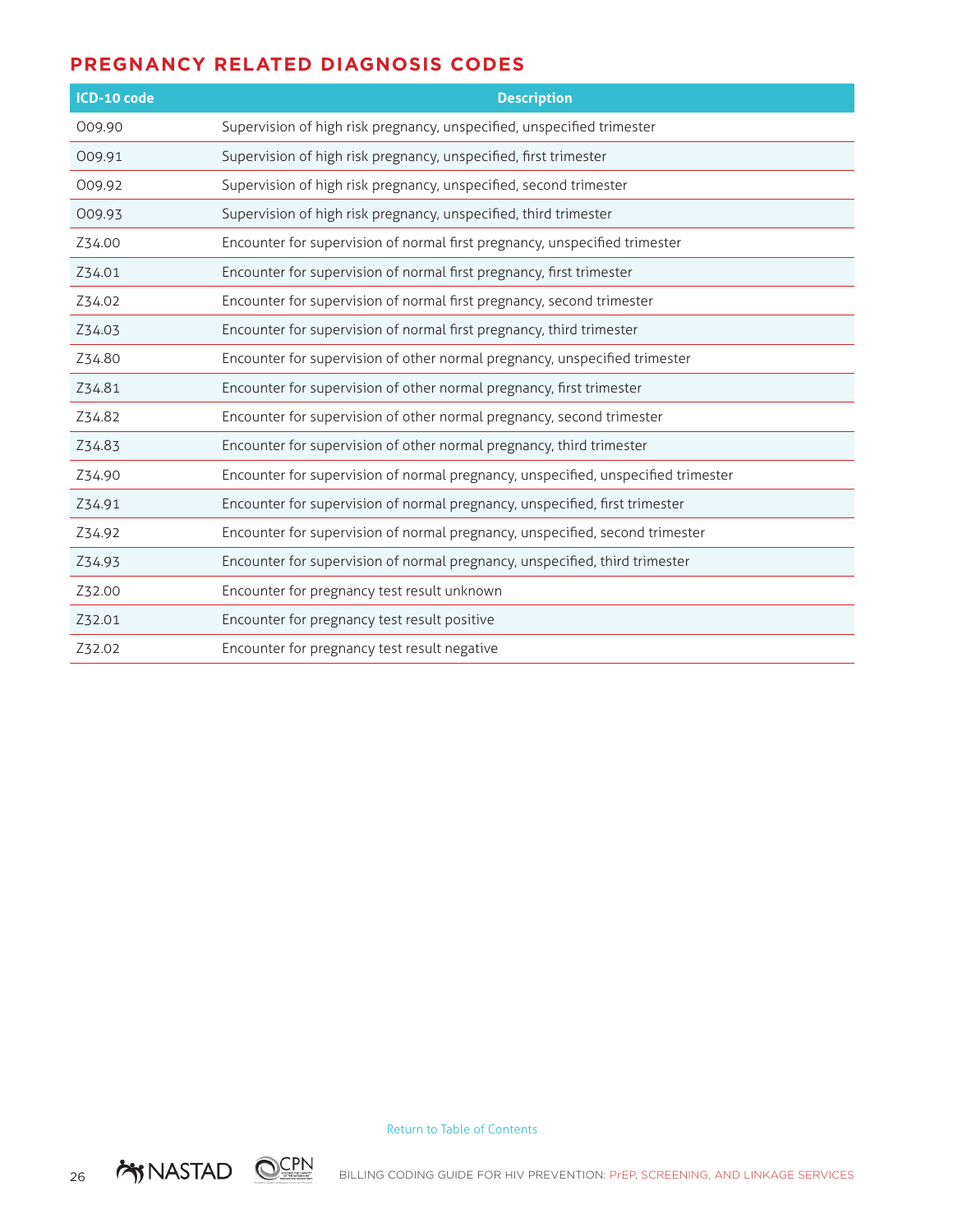#### <span id="page-30-0"></span>**CPT® Codes**

| <b>CPT<sup>®</sup> Code</b> | <b>Description</b>                                                                                                                                                                                                                                                                                                                                                                                                                                                                                                                                                                                                                                               |
|-----------------------------|------------------------------------------------------------------------------------------------------------------------------------------------------------------------------------------------------------------------------------------------------------------------------------------------------------------------------------------------------------------------------------------------------------------------------------------------------------------------------------------------------------------------------------------------------------------------------------------------------------------------------------------------------------------|
| 99201                       | Office or other outpatient visit for the evaluation and management of a new patient, which requires these<br>3 key components: A problem focused history; A problem focused examination; Straightforward medical<br>decision making. Counseling and/or coordination of care with other physicians, other qualified health care<br>professionals, or agencies are provided consistent with the nature of the problem(s) and the patient's and/or<br>family's needs. Usually, the presenting problem(s) are self limited or minor. Typically, 10 minutes are spent<br>face-to-face with the patient and/or family.                                                 |
| 99202                       | Office or other outpatient visit for the evaluation and management of a new patient, which requires these<br>3 key components: An expanded problem focused history; An expanded problem focused examination;<br>Straightforward medical decision making. Counseling and/or coordination of care with other physicians,<br>other qualified health care professionals, or agencies are provided consistent with the nature of the<br>problem(s) and the patient's and/or family's needs. Usually, the presenting problem(s) are of low to<br>moderate severity. Typically, 20 minutes are spent face-to-face with the patient and/or family.                       |
| 99203                       | Office or other outpatient visit for the evaluation and management of a new patient, which requires these<br>3 key components: A detailed history; A detailed examination; Medical decision making of low complexity.<br>Counseling and/or coordination of care with other physicians, other qualified health care professionals, or<br>agencies are provided consistent with the nature of the problem(s) and the patient's and/or family's needs.<br>Usually, the presenting problem(s) are of moderate severity. Typically, 30 minutes are spent face-to-face with<br>the patient and/or family.                                                              |
| 99204                       | Office or other outpatient visit for the evaluation and management of a new patient, which requires these<br>3 key components: A comprehensive history; A comprehensive examination; Medical decision making of<br>moderate complexity. Counseling and/or coordination of care with other physicians, other qualified health<br>care professionals, or agencies are provided consistent with the nature of the problem(s) and the patient's<br>and/or family's needs. Usually, the presenting problem(s) are of moderate to high severity. Typically, 45<br>minutes are spent face-to-face with the patient and/or family.                                       |
| 99205                       | Office or other outpatient visit for the evaluation and management of a new patient, which requires these<br>3 key components: A comprehensive history; A comprehensive examination; Medical decision making of<br>high complexity. Counseling and/or coordination of care with other physicians, other qualified health care<br>professionals, or agencies are provided consistent with the nature of the problem(s) and the patient's and/or<br>family's needs. Usually, the presenting problem(s) are of moderate to high severity. Typically, 60 minutes are<br>spent face-to-face with the patient and/or family.                                           |
| 99211                       | Office or other outpatient visit for the evaluation and management of an established patient, that may<br>not require the presence of a physician or other qualified health care professional. Usually, the presenting<br>problem(s) are minimal. Typically, 5 minutes are spent performing or supervising these services.                                                                                                                                                                                                                                                                                                                                       |
| 99212                       | Office or other outpatient visit for the evaluation and management of an established patient, which<br>requires at least 2 of these 3 key components: A problem focused history; A problem focused examination;<br>Straightforward medical decision making. Counseling and/or coordination of care with other physicians,<br>other qualified health care professionals, or agencies are provided consistent with the nature of the<br>problem(s) and the patient's and/or family's needs. Usually, the presenting problem(s) are self limited or<br>minor. Typically, 10 minutes are spent face-to-face with the patient and/or family.                          |
| 99213                       | Office or other outpatient visit for the evaluation and management of an established patient, which requires<br>at least 2 of these 3 key components: An expanded problem focused history; An expanded problem focused<br>examination; Medical decision making of low complexity. Counseling and coordination of care with other<br>physicians, other qualified health care professionals, or agencies are provided consistent with the nature<br>of the problem(s) and the patient's and/or family's needs. Usually, the presenting problem(s) are of low to<br>moderate severity. Typically, 15 minutes are spent face-to-face with the patient and/or family. |

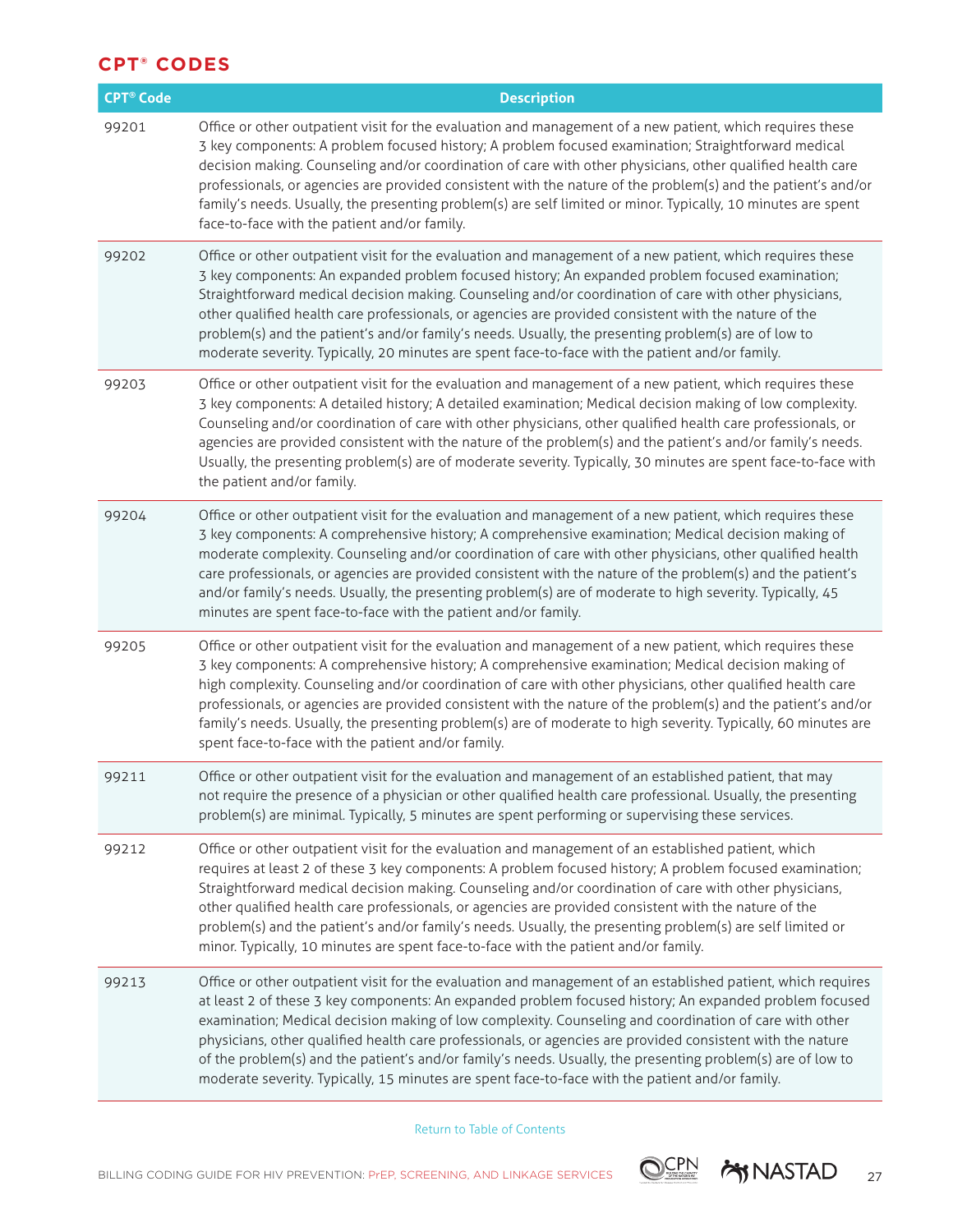#### **CPT® Codes (continued)**

| <b>CPT<sup>®</sup></b> Code<br><b>Description</b>                                                                                                                                                                                                                                                                                                                                                                                                                                                                                                                                                                                                      |  |
|--------------------------------------------------------------------------------------------------------------------------------------------------------------------------------------------------------------------------------------------------------------------------------------------------------------------------------------------------------------------------------------------------------------------------------------------------------------------------------------------------------------------------------------------------------------------------------------------------------------------------------------------------------|--|
| Office or other outpatient visit for the evaluation and management of an established patient, which requires<br>99214<br>at least 2 of these 3 key components: A detailed history; A detailed examination; Medical decision making of<br>moderate complexity. Counseling and/or coordination of care with other physicians, other qualified health<br>care professionals, or agencies are provided consistent with the nature of the problem(s) and the patient's<br>and/or family's needs. Usually, the presenting problem(s) are of moderate to high severity. Typically, 25<br>minutes are spent face-to-face with the patient and/or family.       |  |
| Office or other outpatient visit for the evaluation and management of an established patient, which requires<br>99215<br>at least 2 of these 3 key components: A comprehensive history; A comprehensive examination; Medical<br>decision making of high complexity. Counseling and/or coordination of care with other physicians, other<br>qualified health care professionals, or agencies are provided consistent with the nature of the problem(s)<br>and the patient's and/or family's needs. Usually, the presenting problem(s) are of moderate to high severity.<br>Typically, 40 minutes are spent face-to-face with the patient and/or family. |  |
| Preventive medicine counseling and/or risk factor reduction intervention(s) provided to an individual<br>99401<br>(separate procedure); approximately 15 minutes                                                                                                                                                                                                                                                                                                                                                                                                                                                                                       |  |
| approximately 35 minutes<br>99402                                                                                                                                                                                                                                                                                                                                                                                                                                                                                                                                                                                                                      |  |
| approximately 45 minutes<br>99403                                                                                                                                                                                                                                                                                                                                                                                                                                                                                                                                                                                                                      |  |
| approximately 60 minutes<br>99404                                                                                                                                                                                                                                                                                                                                                                                                                                                                                                                                                                                                                      |  |
| Preventive medicine counseling and/or risk factor reduction intervention(s) provided to individuals in a<br>99411<br>group setting (separate procedure); approximately 30 minutes                                                                                                                                                                                                                                                                                                                                                                                                                                                                      |  |
| approximately 60 minutes<br>99412                                                                                                                                                                                                                                                                                                                                                                                                                                                                                                                                                                                                                      |  |
| 98960<br>Self management education and training face-to-face, 1 patient                                                                                                                                                                                                                                                                                                                                                                                                                                                                                                                                                                                |  |
| Self management education and training face-to-face, 2-4 patients<br>98961                                                                                                                                                                                                                                                                                                                                                                                                                                                                                                                                                                             |  |
| Self management education and training face-to-face, 5-8 patients<br>98962                                                                                                                                                                                                                                                                                                                                                                                                                                                                                                                                                                             |  |
| G0442<br>Annual alcohol misuse screening, 15 minutes                                                                                                                                                                                                                                                                                                                                                                                                                                                                                                                                                                                                   |  |
| Brief face-to-face behavioral counseling for alcohol misuse, 15 minutes<br>G0443                                                                                                                                                                                                                                                                                                                                                                                                                                                                                                                                                                       |  |
| G0445<br>Semiannual high intensity behavioral counseling to prevent STIs, individual, face-to-face, includes education<br>skills training & guidance on how to change sexual behavior, 20-30 minutes                                                                                                                                                                                                                                                                                                                                                                                                                                                   |  |
| <b>HCPCS code</b><br><b>Description</b>                                                                                                                                                                                                                                                                                                                                                                                                                                                                                                                                                                                                                |  |
| Targeted case management, each 15 minutes<br>T1017                                                                                                                                                                                                                                                                                                                                                                                                                                                                                                                                                                                                     |  |
| Mental health assessment, by non-physician<br>H0031                                                                                                                                                                                                                                                                                                                                                                                                                                                                                                                                                                                                    |  |
| <b>CPT<sup>®</sup> Code</b><br><b>Description</b>                                                                                                                                                                                                                                                                                                                                                                                                                                                                                                                                                                                                      |  |
| Urine pregnancy test, by visual color comparison methods<br>81025                                                                                                                                                                                                                                                                                                                                                                                                                                                                                                                                                                                      |  |
| Gonadotropin, chorionic (hCG); quantitative<br>84702                                                                                                                                                                                                                                                                                                                                                                                                                                                                                                                                                                                                   |  |
| Gonadotropin, chorionic (hCG); qualitative<br>84703                                                                                                                                                                                                                                                                                                                                                                                                                                                                                                                                                                                                    |  |
| Comprehensive metabolic panel<br>80053                                                                                                                                                                                                                                                                                                                                                                                                                                                                                                                                                                                                                 |  |
| Creatinine; blood<br>82565                                                                                                                                                                                                                                                                                                                                                                                                                                                                                                                                                                                                                             |  |
|                                                                                                                                                                                                                                                                                                                                                                                                                                                                                                                                                                                                                                                        |  |
| Creatinine other source (urine)<br>82570                                                                                                                                                                                                                                                                                                                                                                                                                                                                                                                                                                                                               |  |



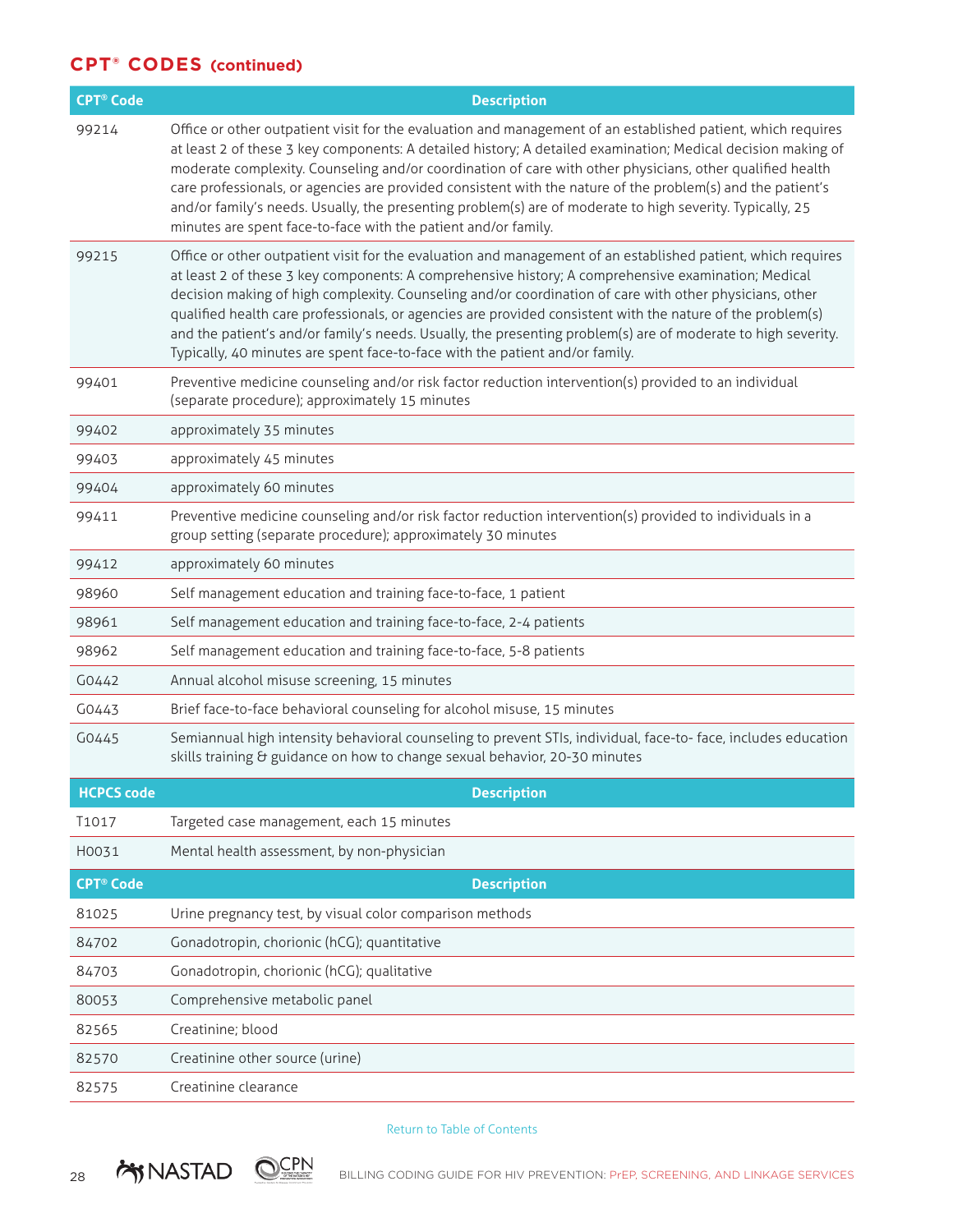#### <span id="page-32-0"></span>**United States Preventive Services Task Force (USPSTF) Recommendations**

| <b>Population</b>                            | <b>Recommendation</b>                                                                                                                                                                                                                   | <b>Grade</b> |
|----------------------------------------------|-----------------------------------------------------------------------------------------------------------------------------------------------------------------------------------------------------------------------------------------|--------------|
|                                              | <b>HIV SCREENING</b>                                                                                                                                                                                                                    |              |
| Adolescents and<br>Adults 15-65<br>Years Old | The USPSTF recommends that clinicians screen for HIV infection in adolescents<br>and adults aged 15 to 65 years. Younger adolescents and older adults who are at<br>increased risk should also be screened.                             | A            |
|                                              | Go to the Clinical Considerations for more information about screening intervals.                                                                                                                                                       |              |
| Pregnant Women                               | The USPSTF recommends that clinicians screen all pregnant women for HIV, including<br>those who present in labor who are untested and whose HIV status is unknown.                                                                      | A            |
|                                              | <b>ALCOHOL MISUSE SCREENING</b>                                                                                                                                                                                                         |              |
| Adults aged 18<br>and older                  | The USPSTF recommends that clinicians screen adults aged 18 years or older for<br>alcohol misuse and provide persons engaged in risky or hazardous drinking with brief<br>behavioral counseling interventions to reduce alcohol misuse  | Β            |
| Adolescents<br>(under 18 years<br>of age)    | The USPSTF concludes that the current evidence is insufficient to assess the balance<br>of benefits and harms of screening and behavioral counseling interventions in<br>primary care settings to reduce alcohol misuse in adolescents. |              |
|                                              | <b>CHLAYMIDIA AND GONORRHEA</b>                                                                                                                                                                                                         |              |
| Sexually Active<br>Women                     | The USPSTF recommends screening for chlamydia in sexually active women age 24<br>years and younger and in older women who are at increased risk for infection.                                                                          | B            |
| Sexually Active<br>Women                     | The USPSTF recommends screening for gonorrhea in sexually active women age 24<br>years and younger and in older women who are at increased risk for infection.                                                                          | B            |
| Sexually Active<br>Men                       | The USPSTF concludes that the current evidence is insufficient to assess the balance<br>of benefits and harms of screening for chlamydia and gonorrhea in men.                                                                          |              |
|                                              | <b>HEP B IN PREGNANT WOMEN</b>                                                                                                                                                                                                          |              |
|                                              | Pregnant Women The USPSTF recommends screening for hepatitis B virus (HBV) infection in pregnant<br>women at their first prenatal visit                                                                                                 | Α            |
|                                              | HEP B AT HIGH RISK FOR INFECTION                                                                                                                                                                                                        |              |
| Persons at High<br>Risk for Infection        | The USPSTF recommends screening for hepatitis B virus (HBV) infection in persons at<br>high risk for infection.                                                                                                                         | B            |
|                                              | HEP <sub>C</sub>                                                                                                                                                                                                                        |              |
| Adults at High<br>Risk                       | The USPSTF recommends screening for hepatitis C virus (HCV) infection in persons<br>at high risk for infection. The USPSTF also recommends offering 1-time screening for<br>HCV infection to adults born between 1945 and 1965.         | B            |
| <b>HIV</b>                                   |                                                                                                                                                                                                                                         |              |
| Adolescents and<br>Adults 15-65<br>Years Old | The USPSTF recommends that clinicians screen for HIV infection in adolescents<br>and adults aged 15 to 65 years. Younger adolescents and older adults who are at<br>increased risk should also be screened.                             | Α            |
|                                              | Go to the Clinical Considerations for more information about screening intervals.                                                                                                                                                       |              |

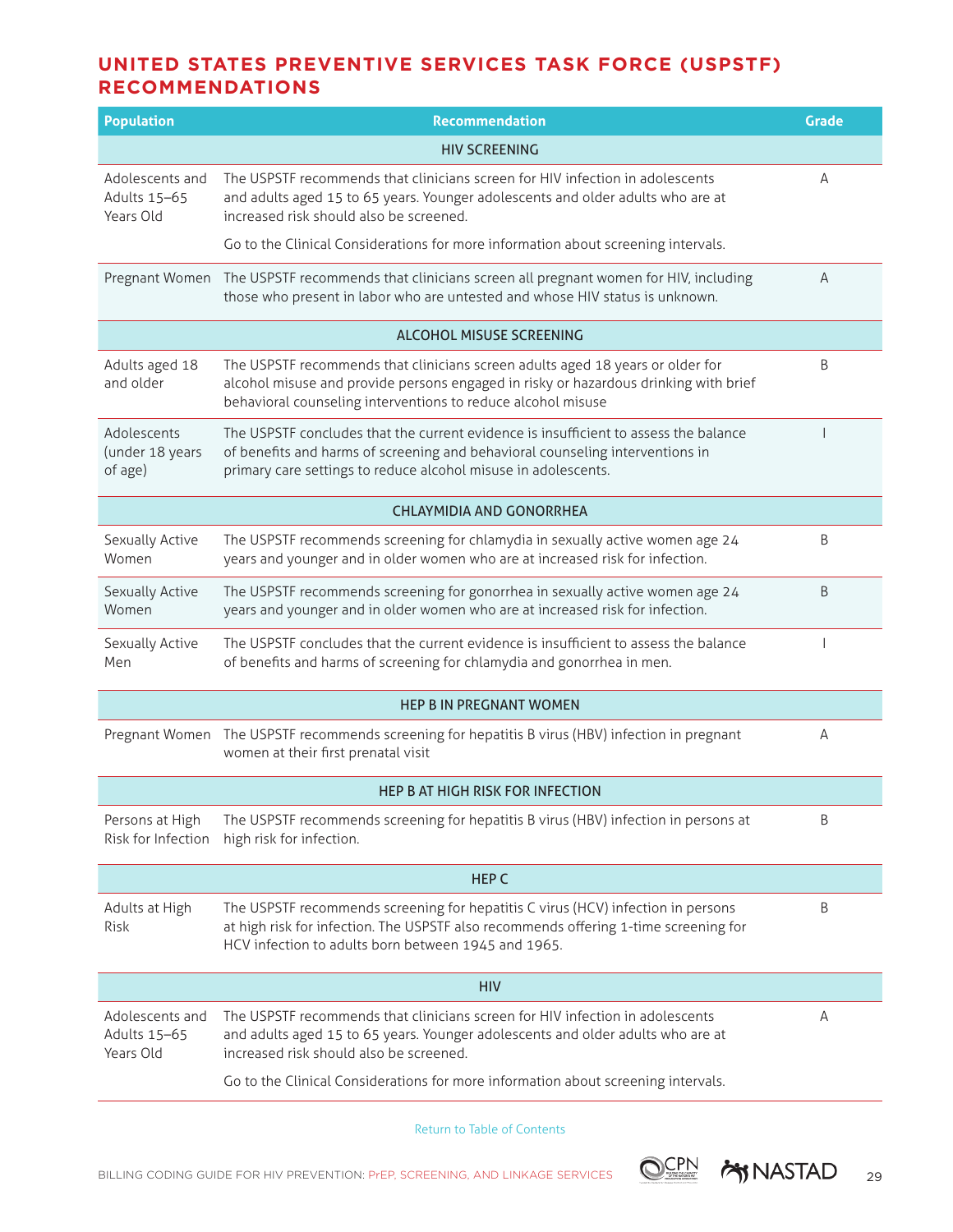#### **United States Preventive Services Task Force (USPSTF) Recommendations (continued)**

| <b>Population</b>                                        | <b>Recommendation</b>                                                                                                                                                                                                                   | <b>Grade</b> |
|----------------------------------------------------------|-----------------------------------------------------------------------------------------------------------------------------------------------------------------------------------------------------------------------------------------|--------------|
|                                                          | <b>HIV</b>                                                                                                                                                                                                                              |              |
| Pregnant Women                                           | The USPSTF recommends that clinicians screen all pregnant women for HIV, including<br>those who present in labor who are untested and whose HIV status is unknown.                                                                      | A            |
| <b>SYPHILIS IN PREGNANCY</b>                             |                                                                                                                                                                                                                                         |              |
| Pregnant Women                                           | The USPSTF recommends that clinicians screen all pregnant women for syphilis<br>infection.                                                                                                                                              | Α            |
| <b>SYPHILIS SCREENING</b>                                |                                                                                                                                                                                                                                         |              |
| Persons at<br><b>Increased Risk</b>                      | The USPSTF strongly recommends that clinicians screen persons at increased risk for<br>syphilis infection.                                                                                                                              | A            |
| Pregnant Women                                           | The USPSTF strongly recommends that clinicians screen all pregnant women for<br>syphilis infection.                                                                                                                                     | $\mathsf{A}$ |
| Asymptomatic<br>Persons, Not at<br><b>Increased Risk</b> | The USPSTF recommends against routine screening of asymptomatic persons who are<br>not at increased risk for syphilis infection                                                                                                         | D            |
|                                                          | COUNSELING-ALCOHOL                                                                                                                                                                                                                      |              |
| Adults aged 18<br>and older                              | The USPSTF recommends that clinicians screen adults aged 18 years or older for<br>alcohol misuse and provide persons engaged in risky or hazardous drinking with brief<br>behavioral counseling interventions to reduce alcohol misuse. | B            |
| Adolescents<br>(under 18 years<br>of age)                | The USPSTF concludes that the current evidence is insufficient to assess the balance<br>of benefits and harms of screening and behavioral counseling interventions in<br>primary care settings to reduce alcohol misuse in adolescents. |              |
| COUNSELING-BEHAVIORAL                                    |                                                                                                                                                                                                                                         |              |
| Sexually Active<br>Adolescents and<br>Adults             | The USPSTF recommends intensive behavioral counseling for all sexually active<br>adolescents and for adults who are at increased risk for sexually transmitted<br>infections (STIs).                                                    | B            |

[Return to Table of Contents](#page-3-0)



30 BILLING CODING GUIDE FOR HIV PREVENTION: PFEP, SCREENING, AND LINKAGE SERVICES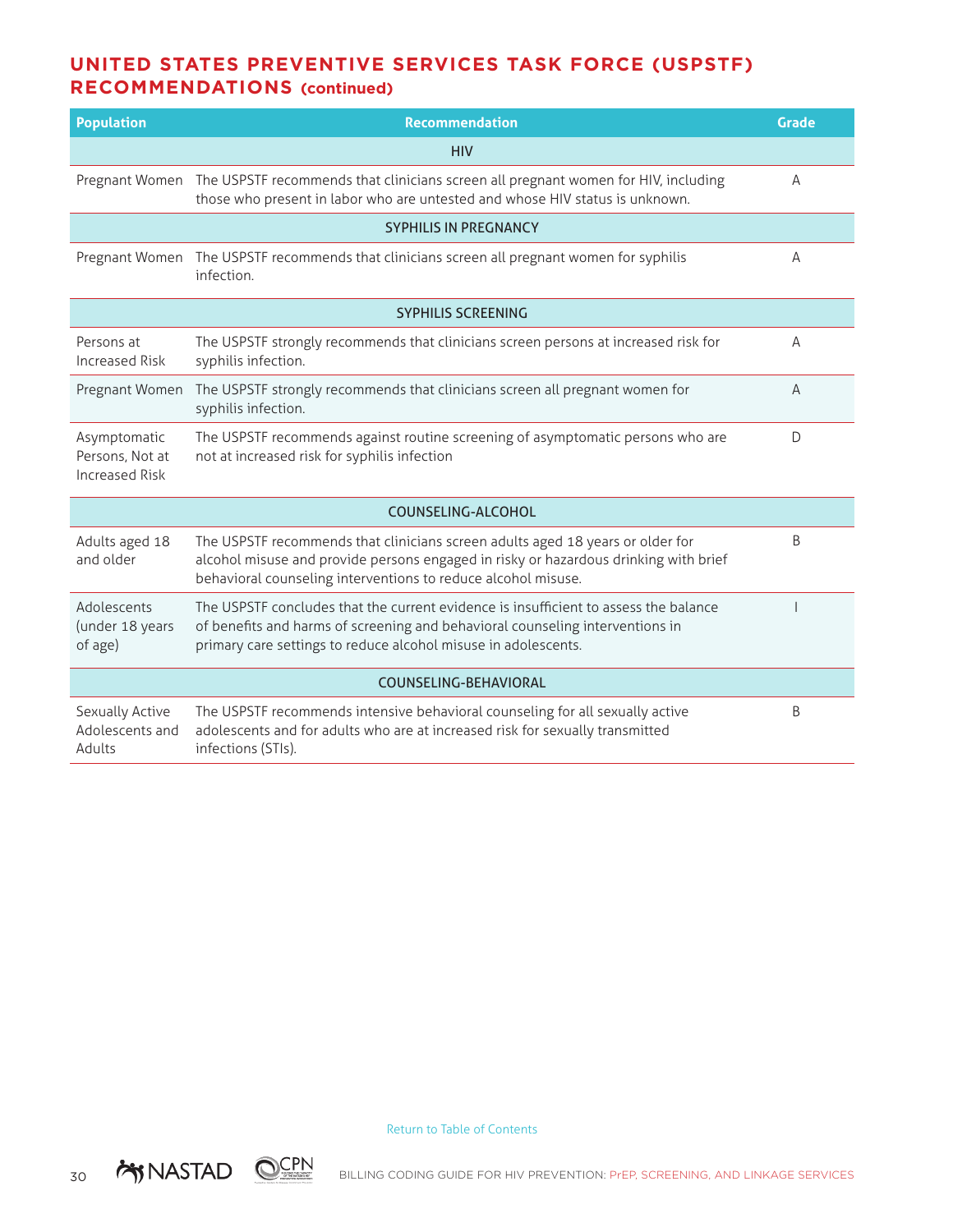### <span id="page-34-0"></span>Glossary **Figure 1999**

| <b>AMA</b>       | American Medical Association                                                    |
|------------------|---------------------------------------------------------------------------------|
| <b>APRN</b>      | Advance Practice Registered Nurse                                               |
| <b>CCM</b>       | Chronic Care Management                                                         |
| <b>CDC</b>       | Centers for Disease Control and Prevention                                      |
| <b>CMS</b>       | Centers for Medicare and Medicaid Services                                      |
| <b>CHW</b>       | Community Health Workers                                                        |
| E/M              | <b>Evaluation and Management</b>                                                |
| <b>HCPCS</b>     | Healthcare Common Procedure Coding System                                       |
| <b>HIV</b>       | human immunodeficiency virus                                                    |
| <b>ICD-10-CM</b> | International Classification of Diseases, 10th revision, Clinical Modifications |
| <b>NASTAD</b>    | National Alliance of State & Territorial AIDS Directors                         |
| <b>PA</b>        | Physician Assistant                                                             |
| <b>PrEP</b>      | Pre-exposure prophylaxis                                                        |
| <b>STI</b>       | Sexually transmitted infection                                                  |
| <b>USPSTF</b>    | United States Preventive Services Task Force                                    |

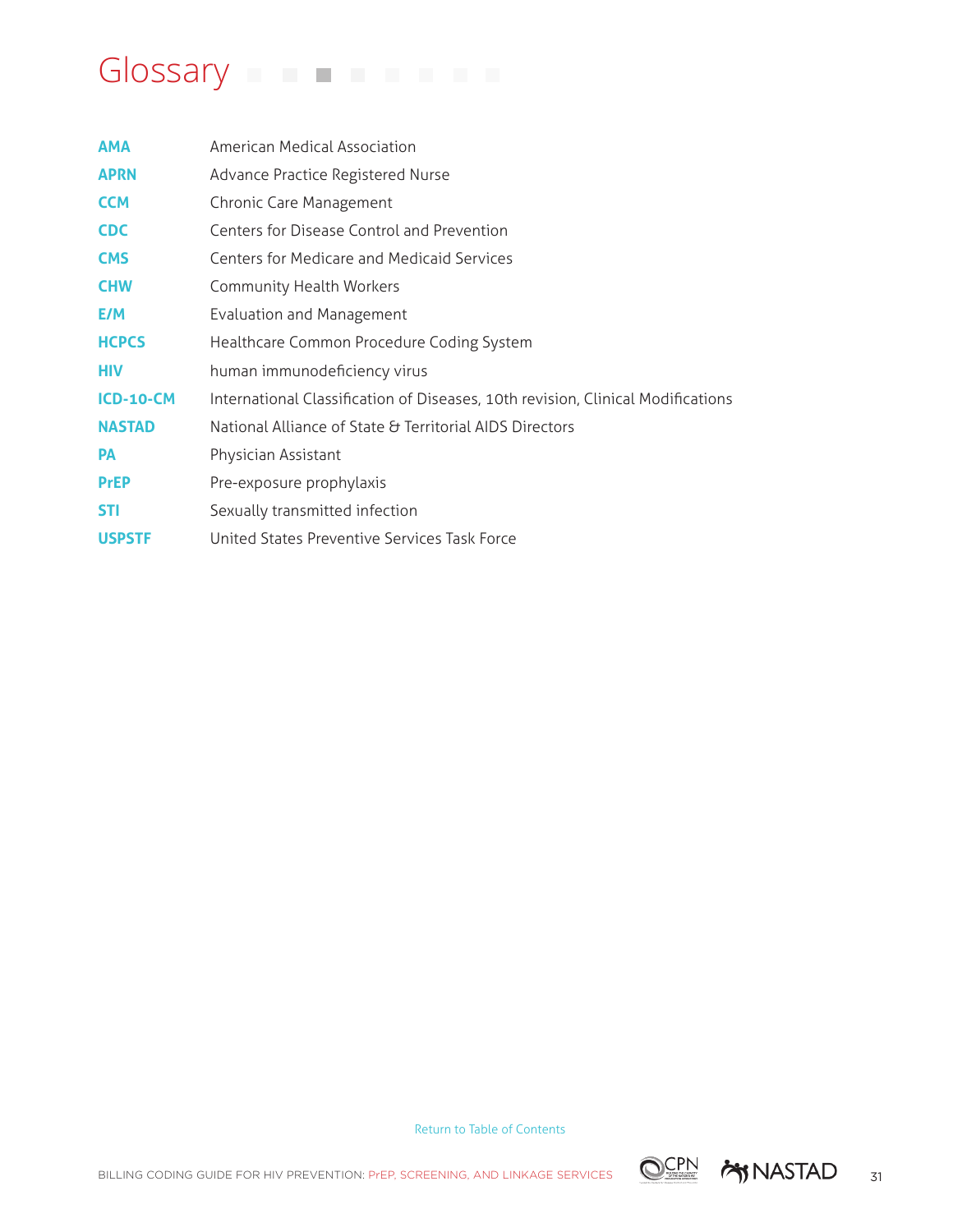### <span id="page-35-0"></span>Acknowledgements **Acknowledgements**

This document was developed by the National Alliance of State & Territorial AIDS Directors (NASTAD). NASTAD represents the chief state health agency staff who have programmatic responsibility for administering HIV/ AIDS and hepatitis health care, prevention, education and support service programs funded by state and federal governments. NASTAD collaborated with Betsy Nicoletti, a billing and coding expert and this document's primary author, as well as the HIV Medicine Association, on research and development of this guide.

NASTAD would also like to thank the individuals at the state and city health departments and the HIV providers who generously gave their time and content expertise for the development of this guide.

This publication was supported, in part, by cooperative agreement number U65PS004390, funded by the Centers for Disease Control and Prevention. Its contents are solely the responsibility of the authors and do not necessarily represent the official views of the Centers for Disease Control and Prevention and the Department of Health and Human Services.

*Murray C. Penner, Executive Director Andrew Gans, New Mexico, Chair*

April 2016